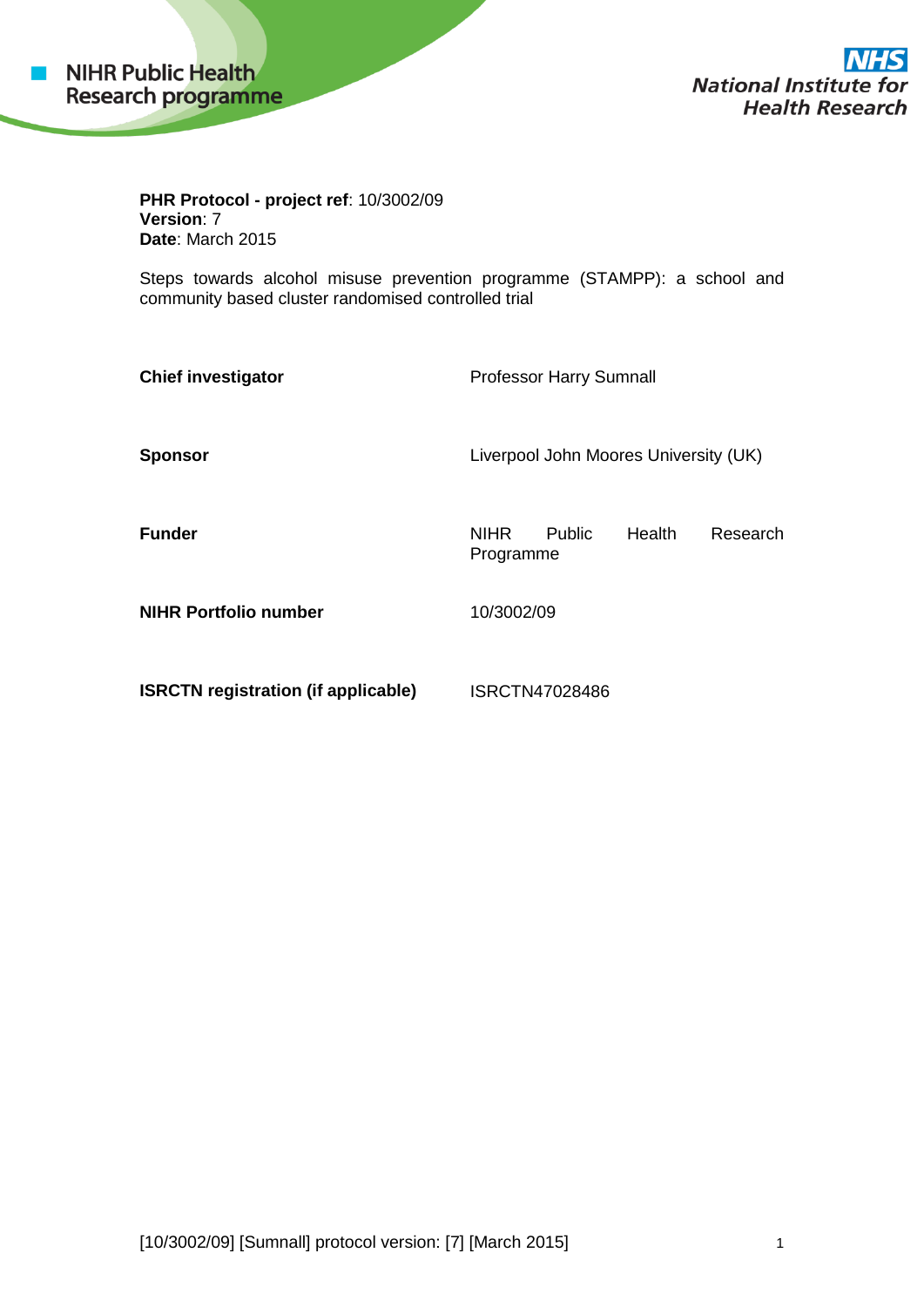**Steps towards alcohol misuse prevention programme (STAMPP): a school and community based cluster randomised controlled trial**

## **1. Aims/Objectives:**

The overall research question to be answered is: Is a classroom psychoeducational intervention with a parental component (STAMPP) (cost) effective in reducing hazardous drinking and the self-reported harms associated with alcohol use in young people compared with alcohol education as usual (EAU)?

This will be assessed by determining changes in several indicators of alcohol consumption, alcohol cognitions, and other alcohol related behaviour. Outcomes will be assessed using a variety of standardised and validated measures. The primary research objectives are:

- To ascertain the effectiveness and cost-effectiveness of STAMPP in reducing alcohol consumption (defined as self-reported consumption of ≥6 units in a single episode in the previous 30 days for males and ≥4.5 units for females) in school pupils (school year  $9/S2$  in the academic year 2012/2013) at  $+33$ months (T3) from baseline. This will be dichotomised at never/one or more occasions.
- To ascertain the effectiveness of STAMPP in reducing alcohol related harms as measured by the number of self-reported harms (harms caused by own drinking) in school pupils (school year 9/S2 in the academic year 2012/2013) at +33 months (T3) from baseline.

Secondary research objectives are:

- To ascertain the effectiveness and cost-effectiveness of STAMPP in reducing alcohol consumption (defined as self-reported consumption of ≥6 units in a single episode in the previous 30 days for males and ≥4.5 units for females) in school pupils (school year 9/S2 in the academic year 2012/2013) at +12 months (T1), + 24 months (T2) from baseline. This will be dichotomised at never/one or more occasions.
- To ascertain the effectiveness of STAMPP in reducing alcohol consumption (self-reported alcohol use in lifetime, last year and previous month; number of drinks in 'typical' and last use episodes; age of alcohol initiation, unsupervised drinking) in school pupils (school year 9/S2 in the academic year 2012/2013), at +12 months (T1), +24 (T2) months and + 33 (T3) months.
- To ascertain the effectiveness of STAMPP in reducing alcohol related harms as measured by self-reported harms caused by own drinking at +12 months (T1) and +24 months (T2), and self-reported harms caused by the drinking of others at  $+12$  months (T1),  $+24$  (T2) months and  $+33$  (T3) months, in school pupils (school year 9/S2 in the academic year 2012/2013).

The primary end point of the study is +33 months (T3) from baseline. The secondary endpoints are +12 months (T1) and +24 months (T2) from baseline.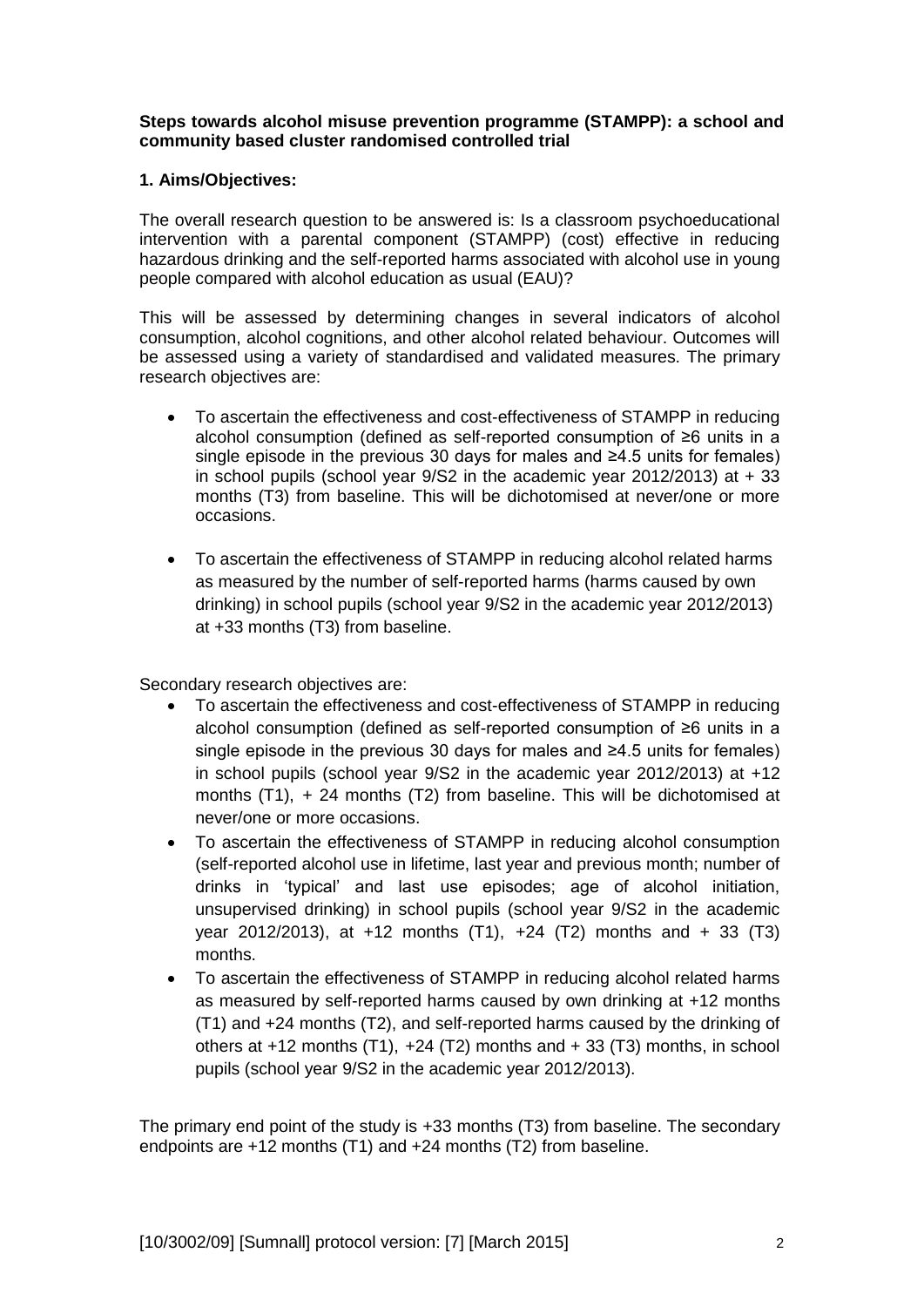# **2. Background:**

Adolescence is a period when young people increasingly begin to experiment with alcohol, and as they get older they increase their consumption both in terms of amount and frequency (Fillmore et al., 1988). Alcohol misuse among adolescents occurs in most countries worldwide (see for example Masterman & Kelly, 2003), and in England (no data is available for the rest of the UK but it is likely to be similar) it is estimated that 26.6% of male and 14.7% of all female deaths in young people aged between the 16 and 24 are attributable to alcohol use (Jones et al., 2008). Of particular concern is drinking to, or beyond recommended adult daily limits, which is associated with short term negative outcomes including problems at school (e.g. truancy, exclusion, and poor attainment), unsafe sexual behaviour, unintended pregnancies, trouble with police and/or parents, accidents/injuries, aggressive behaviour and falling out with friends (e.g. Marlatt & Witkiewitz, 2002; Masterman & Kelly, 2003). Moreover, heavy drinking during adolescence has been suggested to have an influence on the probability of developing serious alcohol-related problems during adulthood such that those who begin drinking alcohol prior to age 14 are four times more likely to develop dependence than those who begin drinking at age 20 (Grant & Dawson, 1997). Adolescents are potentially more susceptible to the development of alcohol abuse problems as their brains are still developing (Spear, 2000). One study found that the clearest predictor of alcohol dependence in young adults was regular recreational alcohol use in the teenage years (Bonomo et al., 2004).

The Young Person's Behaviour and Attitudes Survey (YPBAS) (Northern Ireland Statistics and Research Agency, NISRA) is a self report survey which gathers data on a broad range of adolescent behaviours and attitudes, including those relating to alcohol. The 2002 YPBAS revealed that 59.5% of young people aged 11 to 16 had consumed an alcoholic drink, with abstinence decreasing with age so that 16.9% of 16 year olds were abstainers, with the largest percentage change between abstainer and lifetime user occurring between age 12 and 13 (NISRA, 2003). Alcohol use among girls has increased steadily in Northern Ireland so that while boys reported lifetime use of alcohol to a greater extent than girls in 1997 and 2000, by 2003 there was no significant gender difference. Data for 2000, 2003 and 2007 indicated that the median age of alcohol initiation was 12 to 13 years old (NISRA, 2000; 2003; 2007). By 2007 (NISRA, 2008), 76% of respondents reported that they had their first full alcoholic drink at or before age 13. Regarding frequency of use, in 2000 more than one in four 11-16 year olds reported drinking alcohol at least once per week and by 2008 this had risen to 36% (NISRA, 2000; 2007). Less than one in three reported lifetime drunkenness in 1992, and by 2003 this had risen to over half of young people questioned (Health Promotion Agency NI, 2005). Among those who reported getting into trouble as a result of drinking alcohol, 32% reported trouble with parents/family, 13% reported trouble with friends, 11% reported trouble with the police, 10% reported trouble with local people and 2% reported trouble with school (NISRA, 2007).

## **3. Need for the current study:**

Reviews of effective school based alcohol prevention programmes for adolescents have failed to consistently identify interventions which are well designed, implemented, and properly evaluated (e.g. Jones et al., 2007; Foxcroft et al., 1997; Foxcroft et al., 2003; Nation et al., 2003; McBride, 2003; Faggiano et al., 2008); in their Cochrane Collaboration review of school-based interventions, Foxcroft and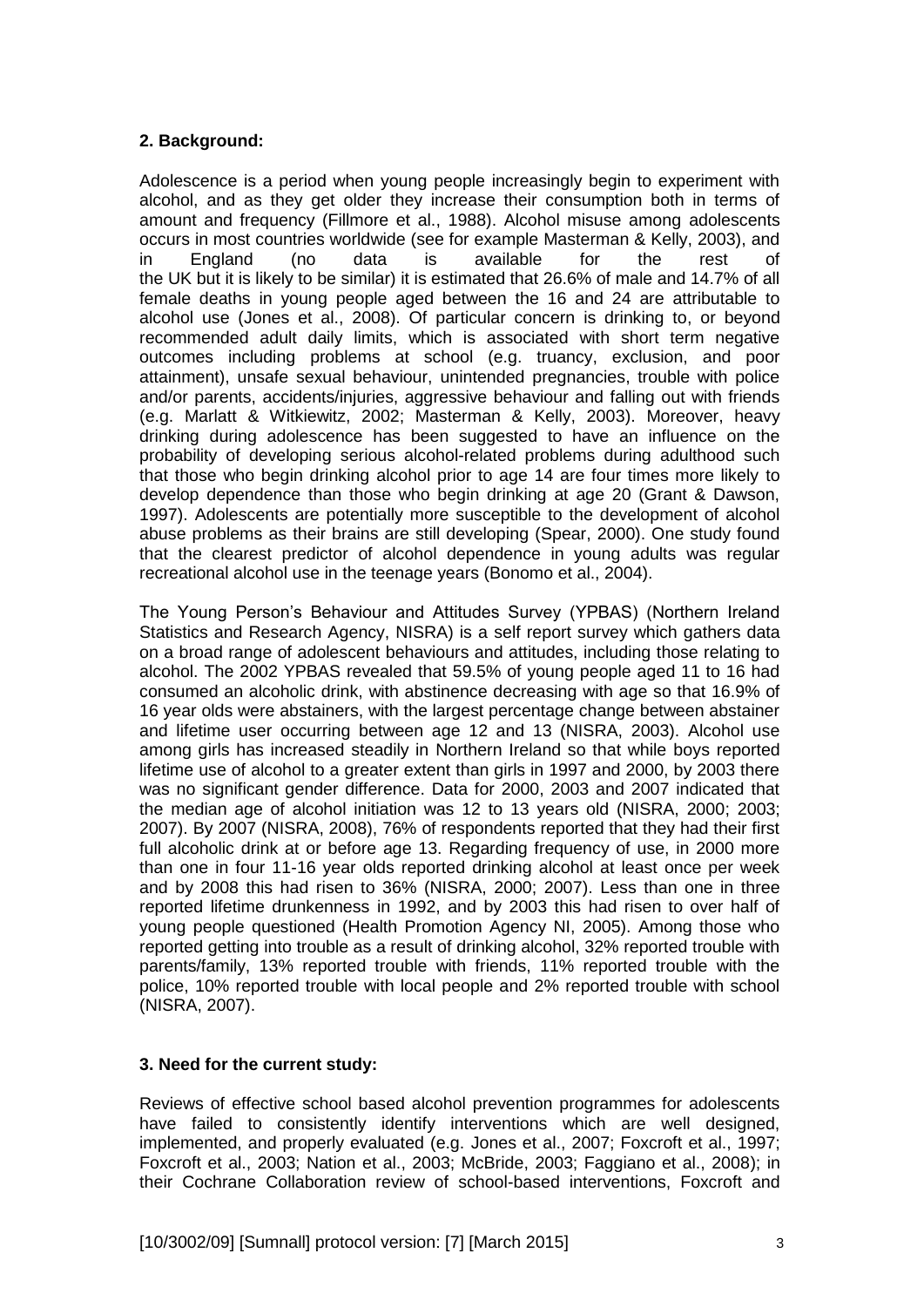colleagues (1997; 2003) were unable to recommend any one prevention initiative. However, one conclusion which is consistent across most reviews is that prevention efforts which utilise interactive multimodal approaches, usually knowledge, skills enhancement, and affective approaches appear to be superior in their impact to those which seek to enhance only knowledge (e.g. Foxcroft et al., 1997; Nation et al., 2003; Faggiano et al., 2008). In the absence of substantial evidence on particular programmes, guidance issued by the National Institute for Health and Carel Excellence (NICE) in 2007 called for partnership working between schools and other stakeholders in efforts to prevent misuse. NICE also suggested that school based educational interventions should aim to increase knowledge about alcohol, explore perceptions about use, and help develop decision-making skills, self efficacy and self esteem. A recent Cochrane review examined 12 randomised controlled trials investigating the effectiveness of family-based universal programs for the prevention of alcohol misuse in young people (Foxcroft and Tsertsvadze, 2011). In family settings, universal prevention typically takes the form of supporting the development of parenting skills including parental support, nurturing behaviours, establishing clear boundaries or rules, and parental monitoring. Social and peer resistance skills, the development of behavioural norms and positive peer affiliations can also be addressed with these types of approach. Most of the studies included in the review reported positive effects and although small, were generally consistent and also persistent into the medium- to longer-term.

There is an extensive literature examining individual, societal, and population level risk factors for adolescent alcohol misuse, and mediators of behavioural change (e.g. Hawkins et al., 1992). In recent studies conducted by the research team, for example, strong associations were found in adolescents between time perception, consideration of the future consequences of behaviour, and self efficacy/esteem with levels of alcohol involvement (McKay et al., 2011a; 2011b; 2012). A number of studies (e.g. reviewed by Foxcroft et al., 1997; Foxcroft et al., 2011; Jones et al., 2007) have demonstrated that attitudinal and behavioural change is possible in those adolescent populations who have received alcohol interventions that target such factors, although the strength of association between these variables and changes in drinking behaviour is often unclear. Family factors too are important in determining the nature and extent of adolescent alcohol use. These relate not only to the structure of families, but also family cohesion, family communication about issues such as substance use, parental modelling of behaviour (e.g. parental use of substances or rules on substance use), family management, parental monitoring supervision, parent/ peer influences, and availability of alcohol in the family home (Velleman, 2009).

School based substance education programmes in the UK have predominantly been concerned with primary prevention, aiming to delay onset of use (Parker and Eggington, 2002). However, unlike illegal drugs, it is not against the law for young people to drink alcohol, and in adult life, sensible drinking can contribute to a happy and fulfilling social life (Peele and Brodsky, 2000). Furthermore, although the Chief Medical Officer has called for an alcohol-free childhood up to the age of 15 (Donaldson, 2009), interventions which aim to prevent alcohol use completely are not supported by national policies (e.g. Safe Sensible Social, 2007; The Government's Alcohol Strategy 2012). A more realistic approach to tackling alcohol misuse may therefore be not only to try and reduce the amount of alcohol that young people drink, but also to reduce the harms that they experience from all types of drinking; i.e. a 'harm reduction' approach to intervention. Harm reduction refers to programmes or approaches that specifically aim to decrease the harmful consequences of drinking without requiring abstinence as a necessary outcome (although a reduction in drinking is encouraged, and the choice to be abstinent is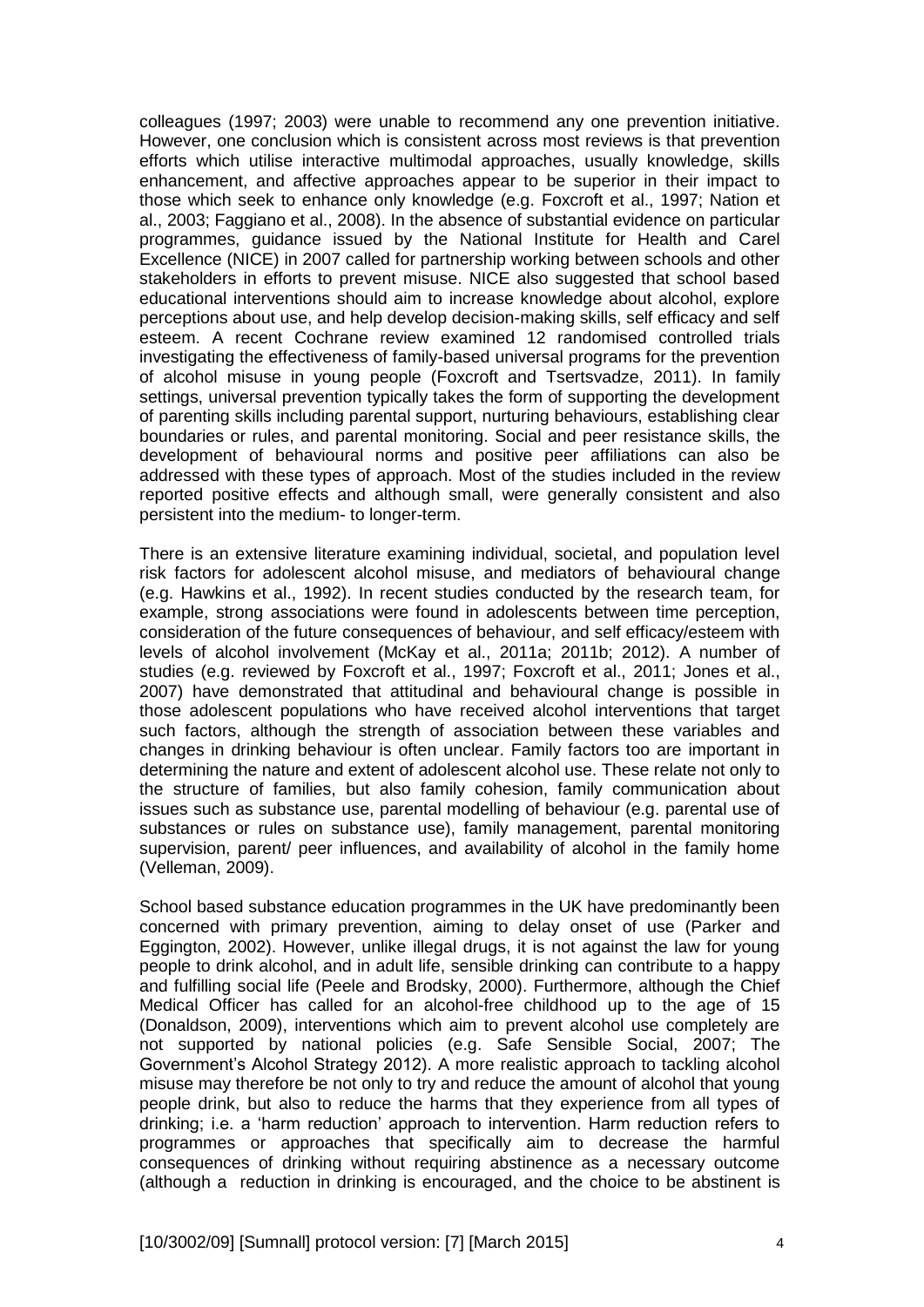valued and supported) (Masterman and Kelly, 2003). These harms can arise from both the actions of the drinker (e.g. accidents, health problems) and also from the drinking of others (e.g. drink driving, violence). Moreover, harm reduction offers a viable method for attempting to persuade adolescent drinkers, who may be unaware of the harmful implications of consumption, to consider the immediate (and to a lesser degree more distant) negative outcomes of alcohol misuse. Among adolescents this approach may have added advantages including the fact that younger drinkers will not feel stigmatised, alcohol use will not be presented in a moral framework and harm reduction approaches can be tailored to address specific risk factors along the developmental trajectory of alcohol use in this population (Masterman and Kelly, 2003; Marlatt and Witkiewitz, 2002). In school children a harm reduction approach is relevant as young people are having their first experiences of intoxication and although they may not always be drinking to hazardous or harmful levels, they are often drinking in unsupervised contexts and subject to the consequences of peers' drinking (Coleman and Carter, 2005).

The School Health and Alcohol Harm Reduction Project (SHAHRP), which is the core intervention being examined in this research is an example of an evidence based education intervention that aims to reduce hazardous drinking and alcohol harms. It combines a harm reduction philosophy with skills training, education, and activities designed to encourage positive behavioural change (McBride et al., 2000; 2004). It is a curriculum-based programme with an explicit harm reduction goal and is conducted in two phases over a two year period. As a harm reduction based intervention primary prevention is not the main outcome, although this may be a favourable consequence of exposure. In the original Australian programme evaluation the intervention group (compared to the controls) developed significantly greater knowledge at 8 month follow up and this was maintained at 20 month follow up (McBride et al., 2004). By final follow up (32 months) the mean knowledge scores of both groups had converged. The intervention group developed significantly safer alcohol-related attitudes (attitudes which supported less harmful behaviours) from first follow up at 8 months and this was maintained to the 32 month follow up point. There was a significant difference between the study groups in the self-reported harm they experienced from their own use of alcohol after both phases of the intervention. This was maintained 17 months after the intervention.

A recent pilot study utilising a non-experimental design conducted in Northern Ireland (McKay et al., 2012) showed that after appropriate adaptation (e.g. normative epidemiological data updated, timings of lessons altered), participation in SHAHRP was associated (across 32 months of follow up) with significant benefits for participants. Between groups comparison showed that intervention pupils reported significantly fewer alcohol harms across time, and when drinking behaviour trajectories were modelled using latent class growth modelling, intervention pupils were significantly more likely than pupils receiving education as normal to be in those latent classes reporting less increase in drinking over time. They were also members of latent classes that showed a large increase in alcohol knowledge and more positive attitudes, and were more likely to report either a smaller, or no increase at all in alcohol related harms.

Given the prevalence of underage drinking in the UK, the reported problems, costs and harms associated with this behaviour, and the lack of a robust UK evidence base for alcohol prevention we will investigate an adapted form of the evidence based SHAHRP programme (McBride et al., 2004) in a culturally appropriate and curriculum consistent manner in the Northern Irish and Glasgow post primary school context. Furthermore, considering the strong links between family behaviours and young people's alcohol use (Velleman, 2009) we will also examine the effects of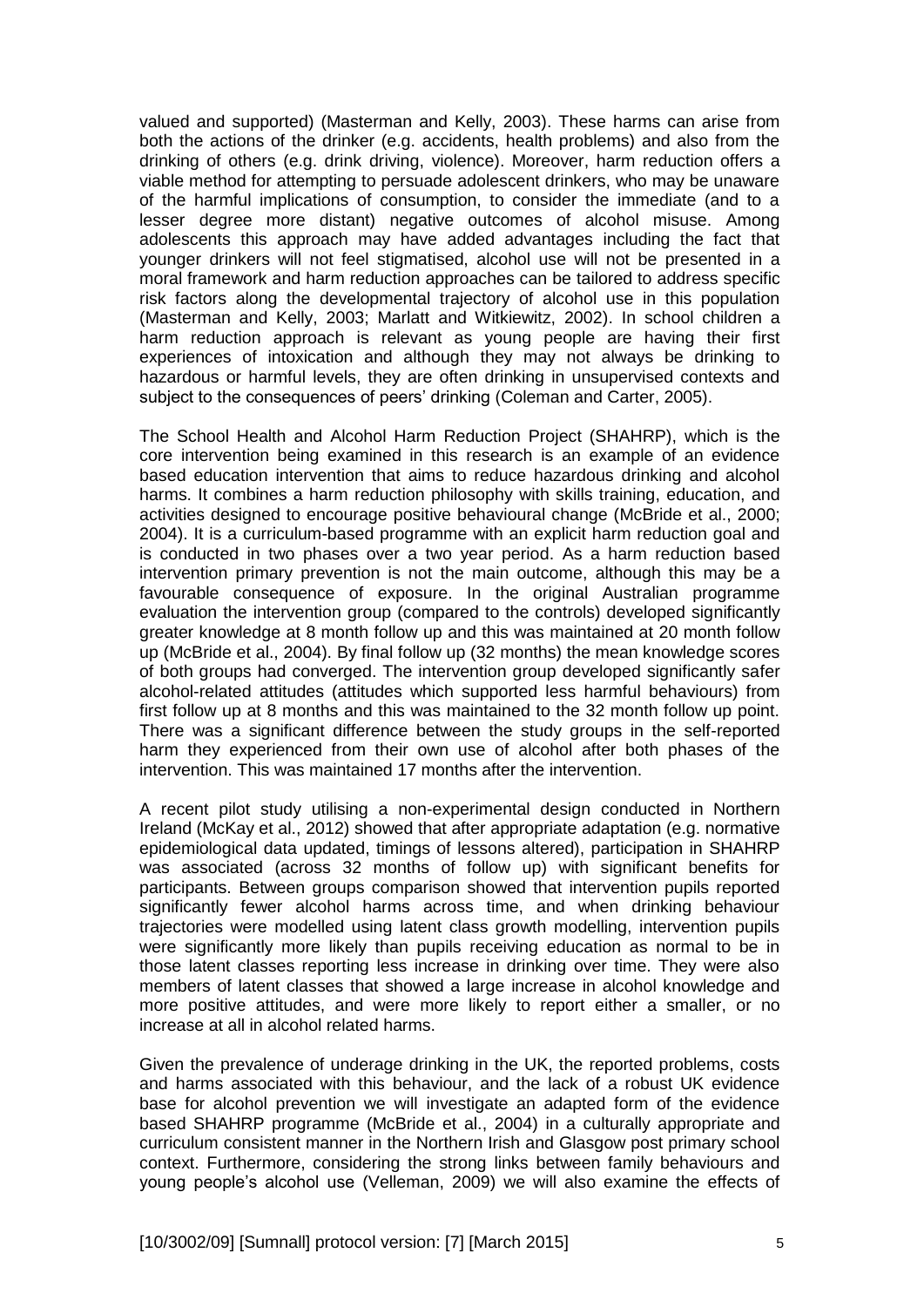introducing a brief intervention (BI) delivered to parents to the core SHAHRP curriculum. The BI is a UK adaptation of a parental intervention trialled by Koning and colleagues (2010) in the Netherlands, itself an adaptation of the Swedish Örebro Prevention Program (ÖPP). Previous research has shown that when delivered in combination with a school-based alcohol curriculum (the Dutch Healthy School and Drugs programme), BI participation was associated with a significantly reduced rate of frequency of drinking or weekly drinking, partly mediated by changes in parental rules and attitudes towards alcohol (Koning et al., 2009; 2010).

If shown to be effective, STAMPP could be introduced into other schools across the UK as it lends itself well for inclusion in the health and citizenship curriculum.

### **4. Description of the intervention**

Control schools will continue with their normal activities, including any alcohol education. Bespoke data collection tools will be used to collect information on alcohol education delivered in addition to statutory curriculum requirements. The intervention is delivered by trained teachers. Phase 1 of STAMPP is delivered when pupils are in year 10 (age 13-14), coinciding with the onset of alcohol use for many children, and phase 2 in year 11 (age 14-15), when alcohol use becomes more established. Phase 1 consists of six sessions (with 16 activities) and phase 2 consists of four sessions (with 10 activities). Each lesson incorporates skills-based activities and individual and small group discussions to emphasise the identification of alcohol-related harm and the development of harm reduction strategies. Interactive involvement is a key feature of the sessions.

The BI delivered to intervention children's parents comprises a short standardised presentation delivered by a trained facilitator to parents/carers at special parent evenings. The presentation includes information on alcohol prevalence in young people, corrects parents' (under)estimates of youth drinking, and highlights the importance of setting strict family rules around alcohol, with the recognition that children often model their own alcohol use behaviour on their parents/guardians. The presentation is followed by a brief discussion on family rules, and followed up by a posted leaflet providing a summary of the key information from the evening.

## **5. Methods:**

#### *a. Setting*

105 post primary schools in Northern Ireland and Glasgow/Inverclyde Education Authority areas.

#### *b. Design*

A Clustered Randomised Controlled Trial comparing STAMPP vs alcohol education as usual for the reduction of hazardous and harmful alcohol drinking and selfreported alcohol related harms.

**Inclusion**: Male and female school children (school year  $9/52$  in the academic year 2012/2013) and their parents/carers, attending post-primary secondary schools in NI and Glasgow/Inverclyde Education Authority areas.

**Exclusion**: Pupils not in the specified school year and age group. Pupils in non mainstream and vocational education (e.g. pupil referral units, further education colleges). Pupils with special educational needs are excluded at the discretion of teachers as the intervention materials have not been developed for use with this population.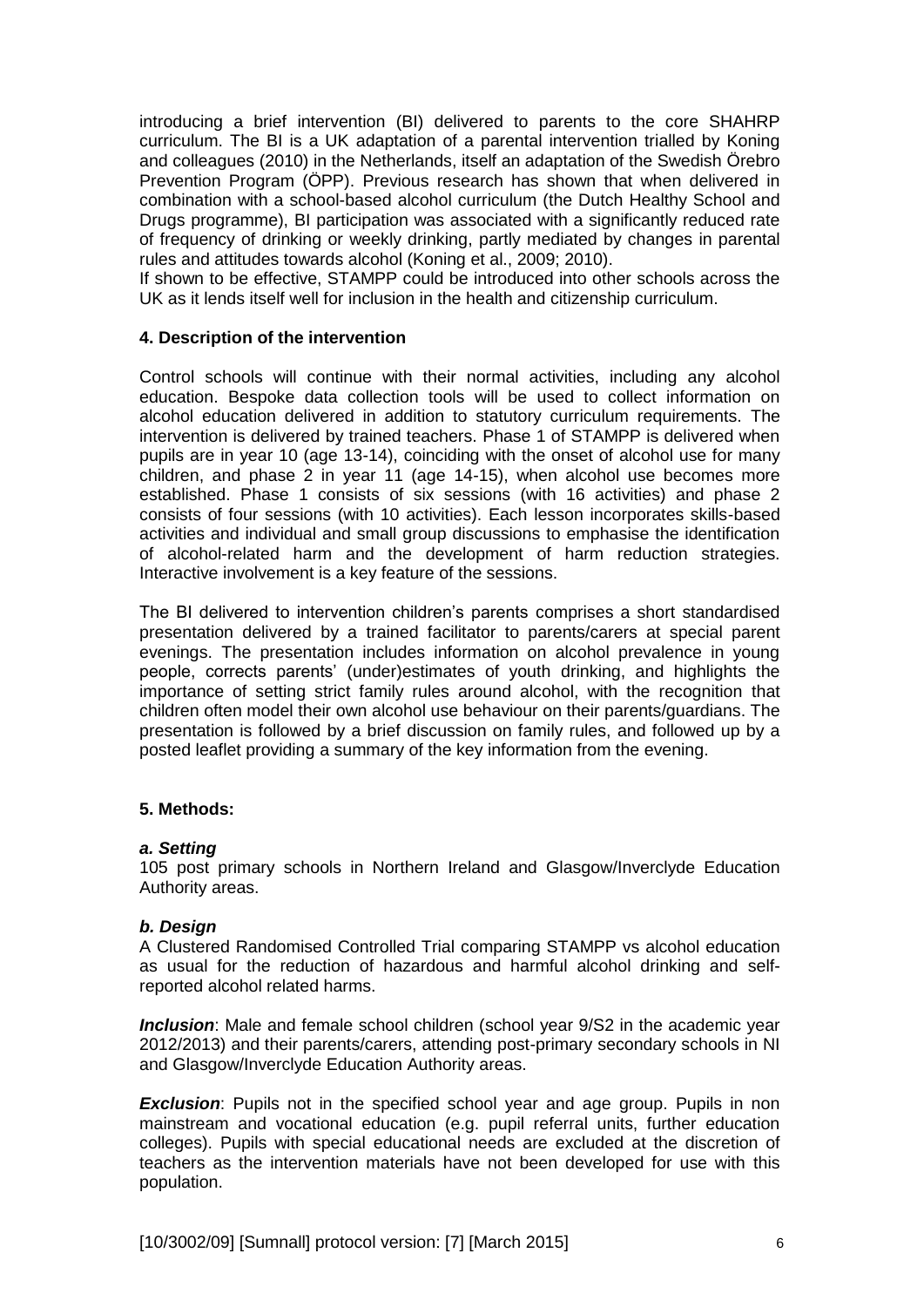**Sample size calculation:** Assuming a two level model (pupils at level 1 and school at level 2), a small effect size  $(\delta=0.2)$ , 80 pupils per school, and an ICC of 0.09, then 80% power would be achieved with a total number of 90 schools (45 in each study arm). This equates to a total level one sample size of 7200 pupils at baseline.

*Randomisation*: Randomisation will be performed at the level of the school. Two schools which were in very close geographical proximity, and as result shared staff and facilities, are treated as one unit to avoid contamination. Two schools which had shared pastoral care arrangements are also treated as one unit to avoid contamination. Stratified randomisation will be used to balance the arms and will be performed separately for Glasgow/Inverclyde and NI. Schools in Glasgow/Inverclyde will be stratified based on Free School Meal Provision (FSM; low / moderate/ high), which is taken as a proxy for socio-economic status. As a larger number of schools will be recruited in Northern Ireland, two stratification factors will be identified: FSM (low / moderate / high) and School-type (male / female / co-educational).

The statistician will be supplied with code numbers for schools and so blinded to school identity. Randomisation will be conducted as an electronic 'card sort'. Within each strata each school has a random number {rand() function in Excel} attached. The schools are then sorted by ascending random number and this process is repeated several times by holding down the refresh formula function key (F5/F9 depending upon Excel version). This makes it impossible to view intermediate allocations and the final order is taken as the school allocation.

### *c. Data collection*

#### Assessment schedule:

Baseline: Baseline data is collected after randomisation (T0; month 0, baseline) Follow-up visits: Adolescent participants are followed up after  $+$  12 months (T1),  $+$  24 (T2) and + 33 (T3) months from baseline.

Data collection will be undertaken by study researchers, who are independent of intervention delivery (teachers and prevention workers).

Child completed measures:

- i) Heavy episodic alcohol use number of units (standard drinks) of alcohol in 'typical' and last use episode; self-reported consumption of ≥6 units in a single episode in the previous 30 days for males and ≥4.5 units for females
- ii) Self-reported harms resulting from alcohol drinking (harms caused by own drinking and harms experienced as a result of the drinking of others)
- iii) Period prevalence of alcohol use self reported alcohol use in lifetime, last year, last six months and previous month
- iv) The age of alcohol initiation age at which a whole drink of alcohol was first consumed, not just a sip or a shared drink.
- v) Frequency of lifetime (self-defined) drunkenness, and age off first drunkenness.
- vi) Context of use, (e.g., abstention, unsupervised drinking (prevalence of drinking without the supervision of parents/guardians), or supervised drinking.
- vii) Parental rules on drinking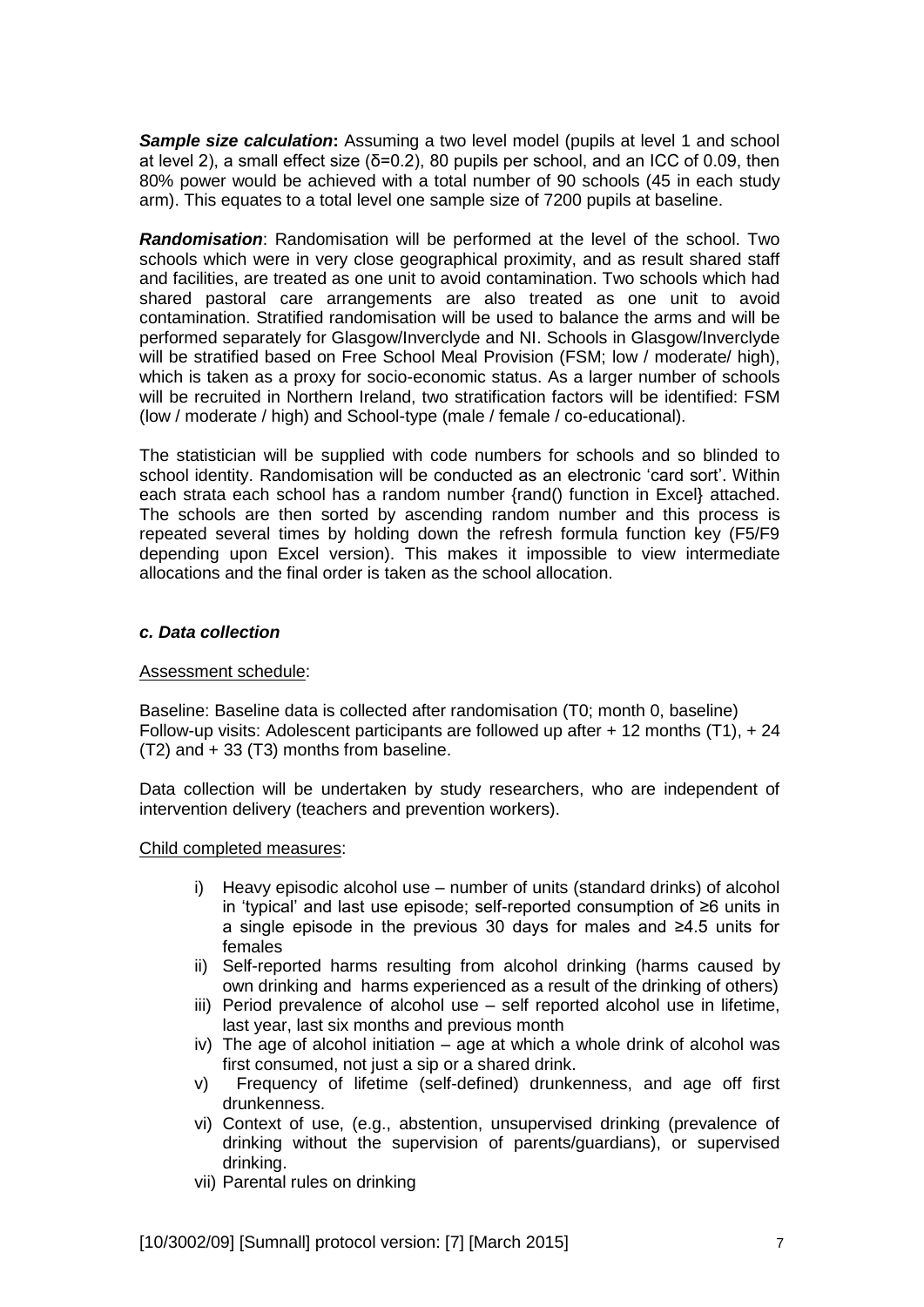- viii)Alcohol knowledge & attitudes.
- ix) Sensation seeking
- x) Three domains of self efficacy (academic, social and emotional)
- xi) Schools were randomly allocated into five groups to complete one of the following: Stress/Loneliness & Perfectionism; Alcohol Outcome Expectancies; Time Attitudes; Alcohol Norms & Aggression; and Parental **Attachment**
- xii) Support service utilisation for use in the health economics analysis

*Quantity, frequency and period prevalence measures* and definitions of use are taken from two major UK alcohol use in young people surveys; The European Survey Project on Alcohol and Other Drugs (ESPAD; [www.espad.org\)](http://www.espad.org/), and Smoking, Drinking, and Drug Use in Young People (conducted by the National Centre for Social Research [http://www.ic.nhs.uk/statistics-and-data](http://www.ic.nhs.uk/statistics-and-data-collections/health-and-lifestyles-related-surveys/smoking-drinking-and-drug-use-among-young-people-in-england)[collections/health-and-lifestyles-related-surveys/smoking-drinking-and-drug-use](http://www.ic.nhs.uk/statistics-and-data-collections/health-and-lifestyles-related-surveys/smoking-drinking-and-drug-use-among-young-people-in-england)[among-young-people-in-england\)](http://www.ic.nhs.uk/statistics-and-data-collections/health-and-lifestyles-related-surveys/smoking-drinking-and-drug-use-among-young-people-in-england).

These were the measures that were included in the original Australian (McBride et al., 2000; 2003; 2004) and pilot NI (McKay et al., 2012) SHAHRP evaluations but have been adapted to make them relevant to current UK alcohol policy (e.g. UK Chief Medical Officers' guidelines on alcohol use in young people and children (Donaldson, 2009). Healthy Lives Healthy People (2010); Drug Strategy 2010: Reducing Demand, Restricting Supply, Building Recovery (2010); New Strategic Direction for Alcohol and Drugs (NI, 2006); Youth Alcohol Action Plan (2008).

*Alcohol knowledge and attitudes*: These are our main educational measures. In keeping with the findings of systematic reviews (e.g. Jones et al., 2007) we do not anticipate there to be a direct relationship between changes in knowledge/attitudes and alcohol use behaviour, but they may act as mediators. For example, there is often an inverse relationship between knowledge and drinking and research on social influences has found that information can be persuasive; and can change attitudes when individuals are sufficiently motivated to use the information (Chaiken, 1980; Petty & Cacioppo, 1986). There may also be a positive association between knowledge and self-reported drinking as heavier drinkers may be more likely to be interested in and retain knowledge about alcohol ('self reference effect'; Symons & Johnson, 1997). The inclusion of the attitudes scale will help us to determine the nature of this relationship. Alcohol-related knowledge will be measured using a 19 item knowledge index (internal consistency 0.73) (McBride et al., 2004). Attitudes will be measured using a six item scale (internal consistency 0.64) (McBride et al., 2004). The attitudes scale is scored so that a higher score reflects 'safer' attitudes towards alcohol.

*Harm cause by own and others' alcohol use*: Harms associated with own use of alcohol will be measured using a 16 item scale (internal consistency 0.9) (McBride et al., 2000). This is included to assess the relationship between alcohol use and selfreported medical attention or support in this population. Harms associated with other people's use of alcohol will be measured using a 6 item scale (internal consistency 0.7) (McBride et al., 2004). For both harm scales, participants are asked to indicate on a Likert scale how many times in the past year they had experienced the individual harm.

*Un/supervised alcohol use*: Prevalence of drinking with peers with or without the supervision of parents/guardians: This outcome relates to the context of alcohol use. McBride et al., (2003) showed that unsupervised drinkers who did not receive the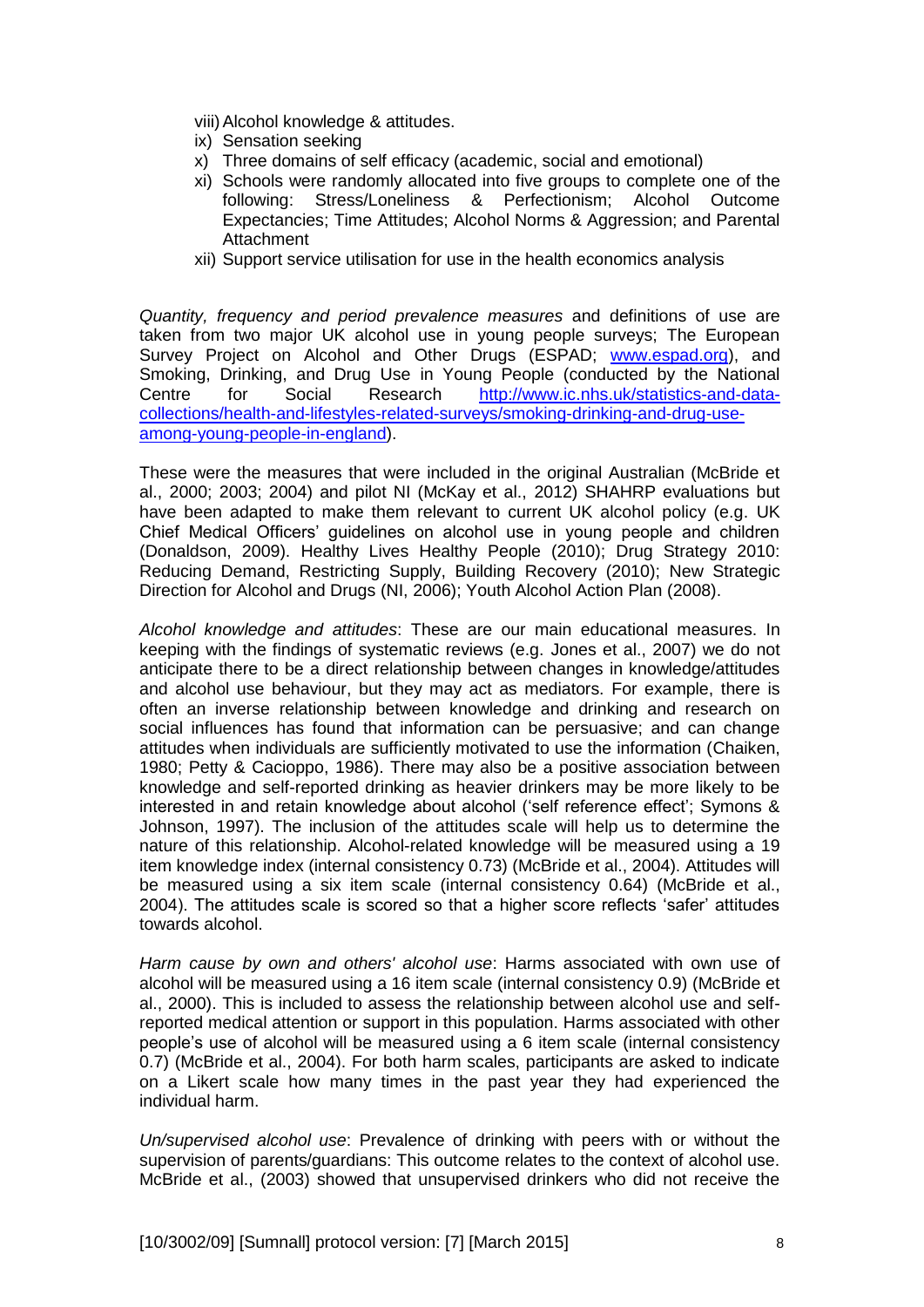SHAHRP intervention reported a significantly greater number of alcohol related harms than intervention students. Other studies have produced conflicting data on the benefits of un/supervised drinking, with some reporting that supervised drinking provides protection against harmful patterns (e.g. Bellis et al., 2007), whilst others report that any type of adolescent drinking, regardless of whether this is supervised or not, leads to greater drinking over time, and a greater number of alcohol related problems (e.g. Van der Vorst et al., 2010). Inclusion of this outcome, measured longitudinally and with supplementary information on the context of un/supervised drinking (e.g. at a celebration, with the family meal, watching the TV) should help us to understand this relationship, and whether the intervention is differentially effective according to use context.

The primary outcome measures for assessing intervention effectiveness is:

- i) Self reported alcohol use (consumption of ≥6 units in a single episode in the previous 30 days for males and ≥4.5 units for females) assessed at +33 months (T3) from baseline. This will be dichotomised at never/one or more occasion.
- ii) The number of self-reported harms (harms caused by own drinking) assessed at +33 months (T3) from baseline.

The secondary outcome measures are:

- i) Self reported alcohol use (self-reported consumption of ≥6 units in a single episode in the previous 30 days for males and ≥4.5 units for females) assessed at +12 months (T1) and +24 months (T2) from baseline. This will be dichotomised at never/one or more occasion.
- ii) The number of self-reported harms (harms caused by own drinking) assessed at +12 months (T1) and +24 months (T2) from baseline.
- iii) Self reported alcohol use (lifetime, last year and previous month) assessed at  $+12$  months  $(T1)$ ,  $+24$  months  $(T2)$  and  $+33$  months  $(T3)$ from baseline.
- iv) Support service utilisation assessed at +12 months (T1), +24 months (T2) and +33 months (T3) from baseline.
- v) The number of self-reported harms caused by the drinking of others assessed at  $+12$  months  $(T1)$ ,  $+24$  months  $(T2)$  and  $+33$  months  $(T3)$ from baseline.
- vi) Age of alcohol initiation (age at which a whole drink of alcohol was first consumed, not just a sip or a shared drink) assessed at +12 months (T1), +24 months (T2) and +33 months (T3) from baseline.
- vii) Unsupervised alcohol use (prevalence of drinking with peers without the supervision of parents/guardians) assessed at +12 months (T1), +24 months (T2) and +33 months (T3) from baseline.
- viii)The number of drinks consumed in a 'typical' and the last use episodes assessed at +12 months (T1), +24 months (T2) and +33 months (T3) from baseline.

#### Mediators of intervention effect:

As we are interested in understanding the effects of the intervention on the targeted mediators of behaviour change, and how these are related to alcohol use, children's questionnaire pack also includes other validated and standardised self report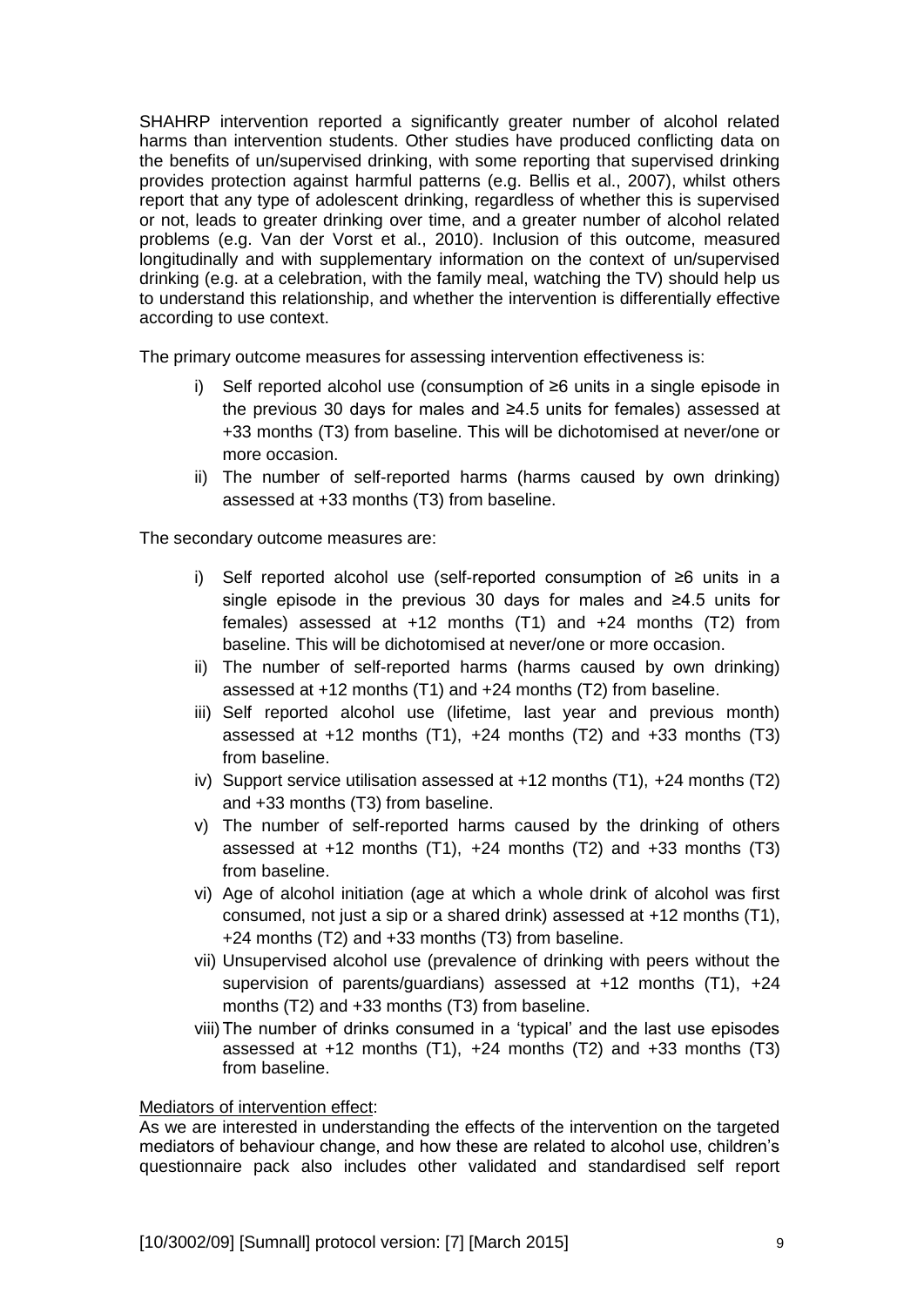assessments. For example, time perspective will be assessed using the Adolescent Time Attitudes Scale (Worrell et al., 2013), and self-efficacy with the Self Efficacy Questionnaire – Children (Muris, 2001).

### Parent/carer completed measures:

Parents/carers will complete a short questionnaire which will be used in the planned mediation analyses and incorporate assessments of family rules on alcohol, and parental self-efficacy in implementing rules and controlling adolescent behaviour.

Alcohol Rules is a 10-item scale to measuring the degree to which parents permit their children to consume alcohol in various situations, such as 'in the absence of parents at home' or 'at a friend's party' ( $\alpha$  = 0.86-0.90) (van der Vorst et al., 2006).

Parental self efficacy is a three item scale assessing the level of confidence a parent has in their own ability to prevent their child from drinking ( $\alpha = 0.67$ ) (Koning et al., 2013).

## Process evaluation:

The process evaluation is based upon the framework developed by Grant et al., (2013) for cluster randomised trials and will run alongside the assessment of outcomes. In accordance with this framework, the process evaluation will collect and report data in the following domains: 1. Recruitment of clusters; 2. Delivery to clusters; 3. Response of clusters; 4. Recruitment and reach in individuals; 5. Delivery to individuals; 6. Response of individuals; 7. Maintenance and policy context; 8. Unintended consequences. Data will be collected through a mixture of monitoring exercises and qualitative work with pupils, teachers, and other stakeholders.

### Contextual data:

Socioeconomic position of the school will be determined through free school meal allocation. Fidelity of implementation will be assessed using a bespoke tool designed for self-completion by teachers that will capture information on adherence; exposure and 'dosage'; quality; and perceived participant responsiveness; and differentiation.

#### Blinding:

Neither teachers nor field researchers are blinded to the intervention delivered. All interim and final statistical analysis will be conducted on blinded data (at both the individual and school level).

## *d. Data analysis*

#### *i) Descriptive analysis*

Summary statistics on school and pupil recruitment, withdrawal and dropout will be collated for both trial arms and form the CONSORT flow diagram for reporting of cluster randomised trials.

Intra-class Correlation Coefficient (ICC): ICC for the primary outcomes will also be calculated and included in the report of the trial. This will be calculated overall and for both arms separately.

Fidelity test: Appropriate descriptive analysis will examine the extent to which the necessary conditions required to permit a valid test of the treatment efficacy have been met. This will include assessment of achieved statistical power, patterns of attrition, and treatment integrity and discriminability (i.e. that STAMPP was sufficiently distinct from education as normal) across the various sites. This work will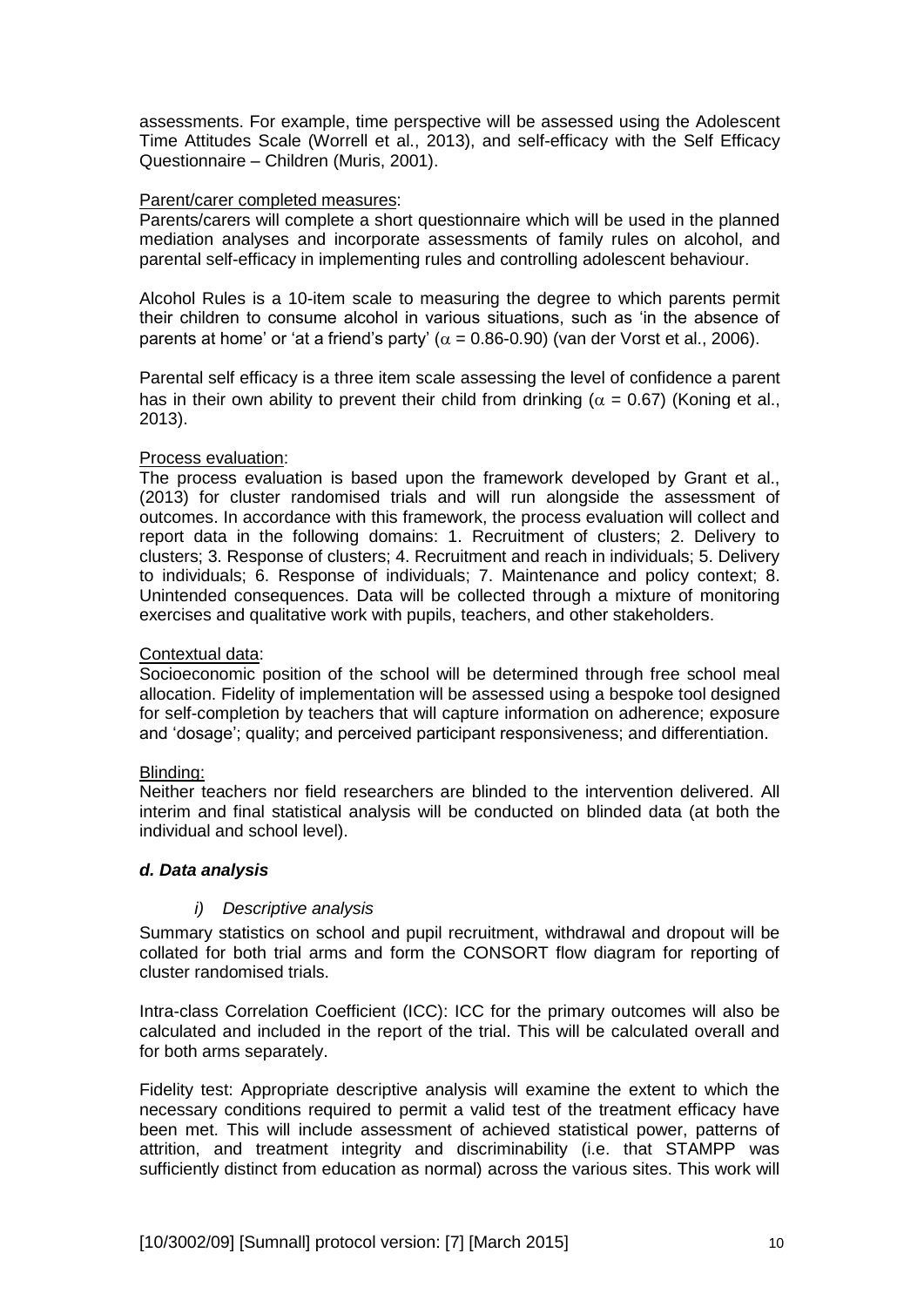include analysis of both qualitative and quantitative data.

Randomisation check: Descriptive summaries of baseline participant characteristics from the two trial arms will be tabulated to assess between group equivalence across the trial arms (check on randomisation). Descriptive data will also be tabulated to compare attendees at the parental session to those who complete the follow up questionnaire only. Descriptive summaries will also be produced for baseline data at school level. These data will be used to check comparability between study arms and generalisability of the study population.

Outcome measure scores from the questionnaires will be summarised and tabulated for the trial arms. Descriptive statistics with confidence intervals where appropriate will be used for the tabulation of outcomes in the trial arms. Confidence intervals presented will be adjusted to allow for clustering effects. Graphical illustration (including box plots, histograms and bar charts) will be used where appropriate and the distributions of all outcome measures will be checked.

## *ii) Analysis of primary outcome*

The initial outcome analysis will be an intention to treat analysis (ITT) using the complete case (CC) population such that all cases will be assessed regardless of intervention and intervention dosage. However, as the study design is clustered (i.e. randomisation occurred at the school level) the lack of independency between individual cluster members must be taken into account to avoid underestimated standard errors (which inflate statistical significance). For each primary outcome a two-level regression model will be fitted, with pupils nested within schools, to assess the impact of the STAMPP on the outcome measures. For self-reported consumption of ≥6/≥4.5 units, the model will be a logistic regression. For the number of selfreported harms, the model will be a Poisson regression. If the number of harms (count data) is over-dispersed, we would consider a Negative Binomial regression model for this outcome.

The primary outcome model will be adjusted for the impact of covariates on intervention outcome. Covariates to be included in the models include those used within the randomisation process (sex and SES), baseline outcome measures (consumption of ≥6 units and number of self-reported harms depending on outcome) and location (NI/Scotland). For each primary outcome, a statistical significant result will be concluded if the p-value for the trial arm explanatory variable is <0.025.

## *iii) Analysis of secondary outcomes*

Differences in self-reported alcohol use (defined as self-reported consumption of ≥6 units in a single episode in the previous 30 days for males and ≥4.5 units for females - dichotomised) at +12 months (T1), and +24 months (T2) will be assessed using a two-level logistic regression model with covariates (baseline alcohol use, sex, SES and location). Similar models will be constructed for self-reported alcohol use in lifetime, last year and previous month (all dichotomised) and for unsupervised alcohol use (drinking without the supervision of parents/carers - dichotomised) at +12 months (T1), +24 months (T2) and +33 months (T3).

A two level Poisson model with covariates (baseline harms, sex, SES and location) will be estimated for the number of self-reported harms (harms caused by own drinking) at +12 months (T1), +24 months (T2). Similar models will be estimated for the number of self-reported harms caused by the drinking of others and the number of drinks consumed in a 'typical' and the last use episodes at  $+12$  months (T1),  $+24$ months (T2) and +33 months (T3). If these secondary outcomes are over-dispersed,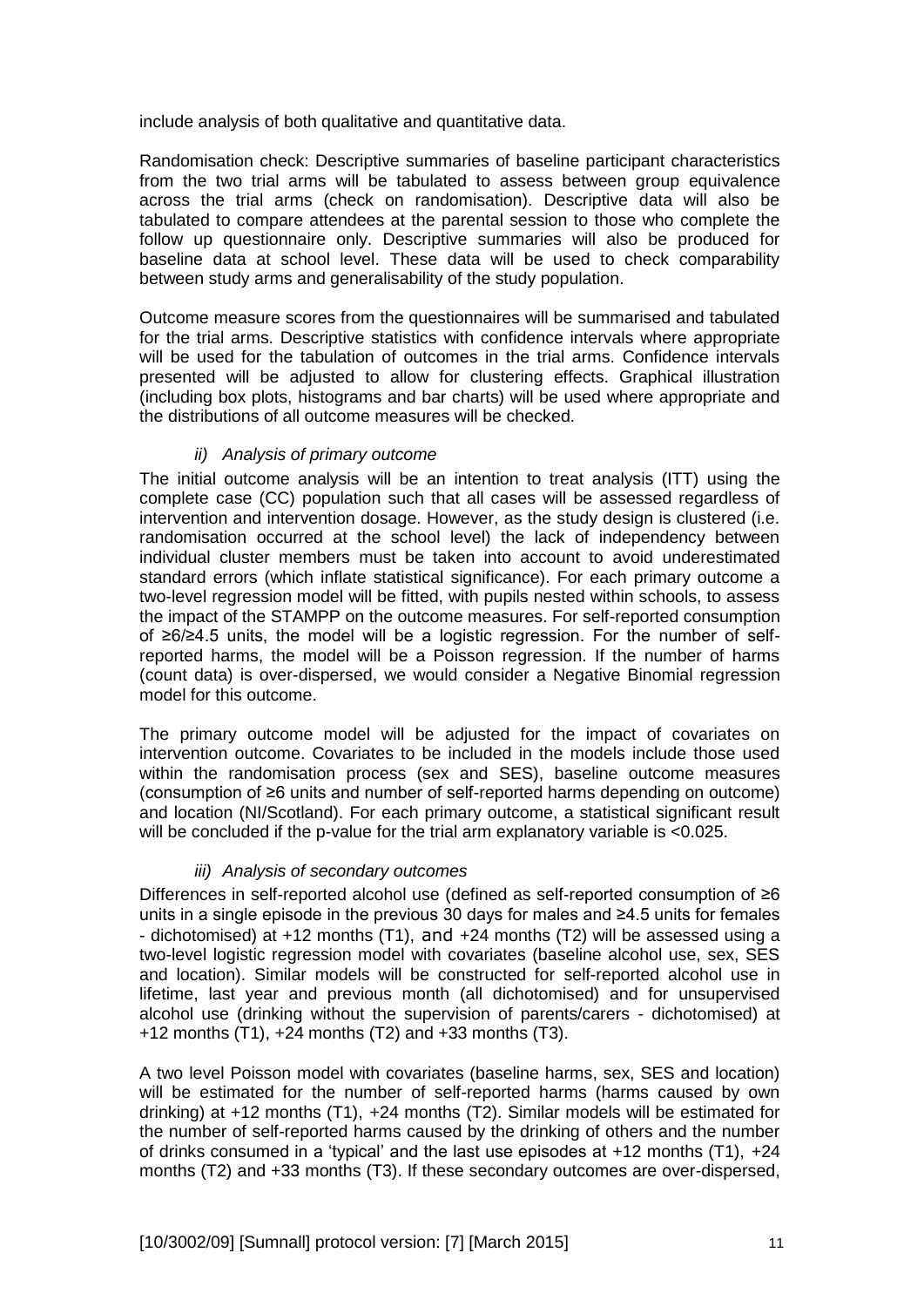we would consider the use of a Negative Binomial model

Time to alcohol initiation (age at which a whole drink of alcohol was first consumed, not just a sip or a shared drink) at  $+12$  months (T1),  $+24$  months (T2) and  $+33$ months (T3) will be compared between trial arms by estimating a two-level Cox proportional hazards model in those who had not already initiated alcohol consumption at baseline. The model will control for sex, SES and location.

# *iv) Subgroup analyses*

To explore differential treatment effects on the primary and secondary outcome measures, interaction terms will be fitted between trial arm and baseline measures thought to predict the effect of treatment.

These include:

- Age, in months, of pupil at baseline;
- Sex;
- Socioeconomic status (using the proportion of free school meals indicator);
- Alcohol use behaviour at baseline age of initiation, use of alcohol in the year prior to baseline, context of use (abstainer/supervised/unsupervised);
- and in Northern Ireland, a Grammar/Secondary school analysis.

Subgroup analyses will also be performed to test hypotheses generated from the process evaluation. These will be specified in a later version of the DAP before any trial analysis takes place, and will be generated by individuals with no access to the trial outcome data.

## *v) Health economic evaluation*

A within-trial cost effectiveness analysis (CEA) will be undertaken to assess the costeffectiveness of STAMPP compared with usual education in reducing heavy episodic (defined as self-reported consumption of ≥6 units in a single episode in the previous 30 days for males and ≥4.5 units for females; dichotomised at never/one or more occasion) drinking in second form pupils (aged at least 13 on the 1st September 2012) at  $+$  33 months (T3) and  $+12$  months (T1), and  $+$  24 months (T2). It will adhere to the National Institute for Health and Care Excellence (NICE) guide to methods of technology appraisal (NICE, 2013), where appropriate.

Measurement of service use: A societal perspective will be adopted for the analysis capturing resource use data related to each child's contact with the National Health Service (NHS), Personal Social Services (PSS) and criminal justice service. Data on service use by all participants from baseline (T0) to +33 months (T3) will be collected using an instrument (Appendix 1) administered at four time points which incorporates items taken from the Client Service Receipt Inventory (CSRI; Beecham & Knapp, 1992) specifically adapted for childhood (Knapp et al., 1999) and items relating to the use of judicial services. The instrument includes an information page with definitions of some of the public services in case the students were unfamiliar with them. The instrument was designed with input from relevant professionals (e.g. educational psychologist, social workers, Scottish and Northern Irish teachers) and reviewed by a social researcher experienced in delivering questionnaires to children, and other health economists. The instrument asks participants to report their use of services in the previous 6 months, therefore data will be linearly interpolated over the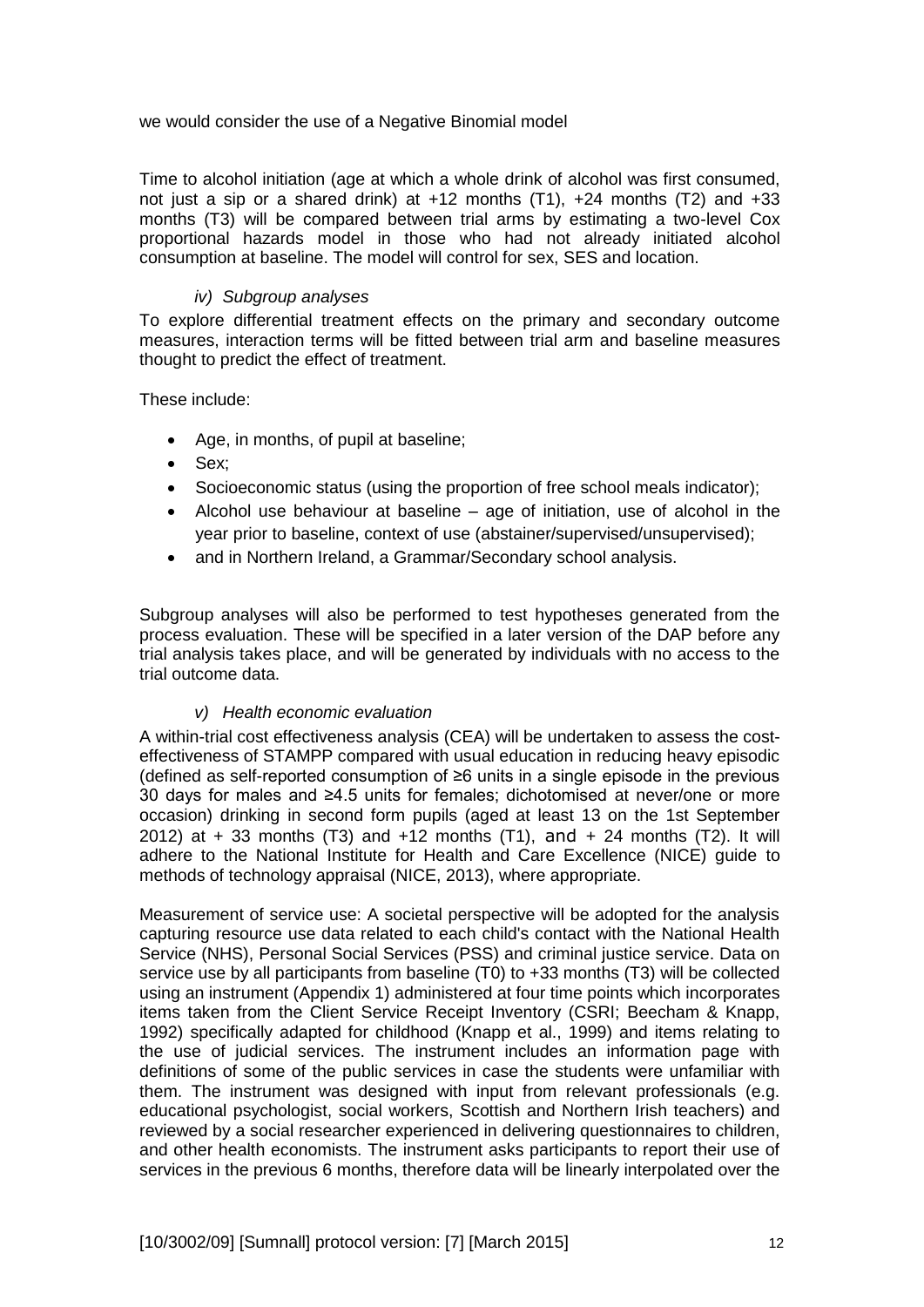study period to fill in gaps in survey periods and allow for total costs to be estimated (Siedl et al., 2012). Intervention costs will also be measured. These will include the costs associated with staff training, delivery of the intervention, travel and consumables.

Costing method: Pupil service use and intervention related resource use from baseline (T0) to +33 months (T3) will be quantified as outlined above and unit costs will be applied from national sources such as the National Health Service (NHS) reference costs, the Personal Social Services Research Unit's (PSSRU) Unit Costs of Health and Social Care, and Unit Costs of Criminal Justice. Where national costs are not available, unit costs will be identified in consultation with the appropriate finance departments of the resource provider.

Measurement of effectiveness: Consistent with the primary outcome of the study, the primary economic effectiveness measure is the number of pupils who report heavy episodic drinking at + 33 months post baseline (T3). The secondary economic effectiveness measure is the number of heavy drinking episodes at  $+33$  months (T3). The latter will be calculated using data on the frequency of heavy drinking episodes in the previous 30 days collected at the four survey time points; baseline, +12 months (T1),  $+24$  months (T2) and  $+33$  months (T3). Data will be linearly interpolated over the study period to fill in gaps in survey periods and obtain an estimate of the number of heavy drinking episodes over the study period.

Discounting: When assessing the cost-effectiveness of STAMPP it will be necessary to apply an appropriate discount rate to both costs and effects to reflect their present value since the time horizon extends beyond a 12 month period. The annual rate currently recommended by NICE (2013) is 3.5% for both costs and effects.

Cost-effectiveness: Incremental cost effectiveness ratios (ICERs) will be calculated. The ICER is a measure of the additional cost per additional unit of effect produced by one intervention compared with another. The primary CEA analysis will estimate the incremental cost per young person experiencing heavy episodic drinking avoided due to STAMPP at +33 (T3) and +24 months (T2). The secondary analysis will estimate the incremental cost per episode of heavy drinking avoided due to STAMPP at +33 (T3) and +24 months (T2). Multiple regression models will be used to predict costs and effects adjusted for covariates. Cluster RCTs raise analytical issues for CEA; costs in particular may be more similar within, rather than between, clusters. CEA should recognise both that costs and effects are correlated and that individuals are clustered within settings. Thus appropriate models will be used which recognise the clustered nature of the data (Grieve et al., 2010).

Sampling uncertainty: Uncertainty in the cost-effectiveness measures will be investigated using nonparametric bootstrapping with 1000 replications of the incremental cost-effectiveness ratios (ICERs). The resulting replicates will be plotted on the cost-effectiveness plane and used to construct cost-effectiveness acceptability curves (CEACs). The curves for the primary CEA will show the probability of STAMPP being more cost-effective than usual education at different threshold levels of willingness-to-pay (WTP) to avoid a young person experiencing an episode of heavy drinking at (i)  $+33$  months (T3) and (ii)  $+24$  months (T2). The curves for the secondary CEA will show the probability of STAMPP being more costeffective than usual education at different threshold levels of willingness-to-pay (WTP) to avoid an episode of heavy drinking (i) +33 months (T3) and (ii) +24 months (T2). Although there is no generally accepted threshold value for cost per young person experiencing heavy episodic drinking avoided or cost per heavy drinking episode avoided we will compare our findings with those of other economic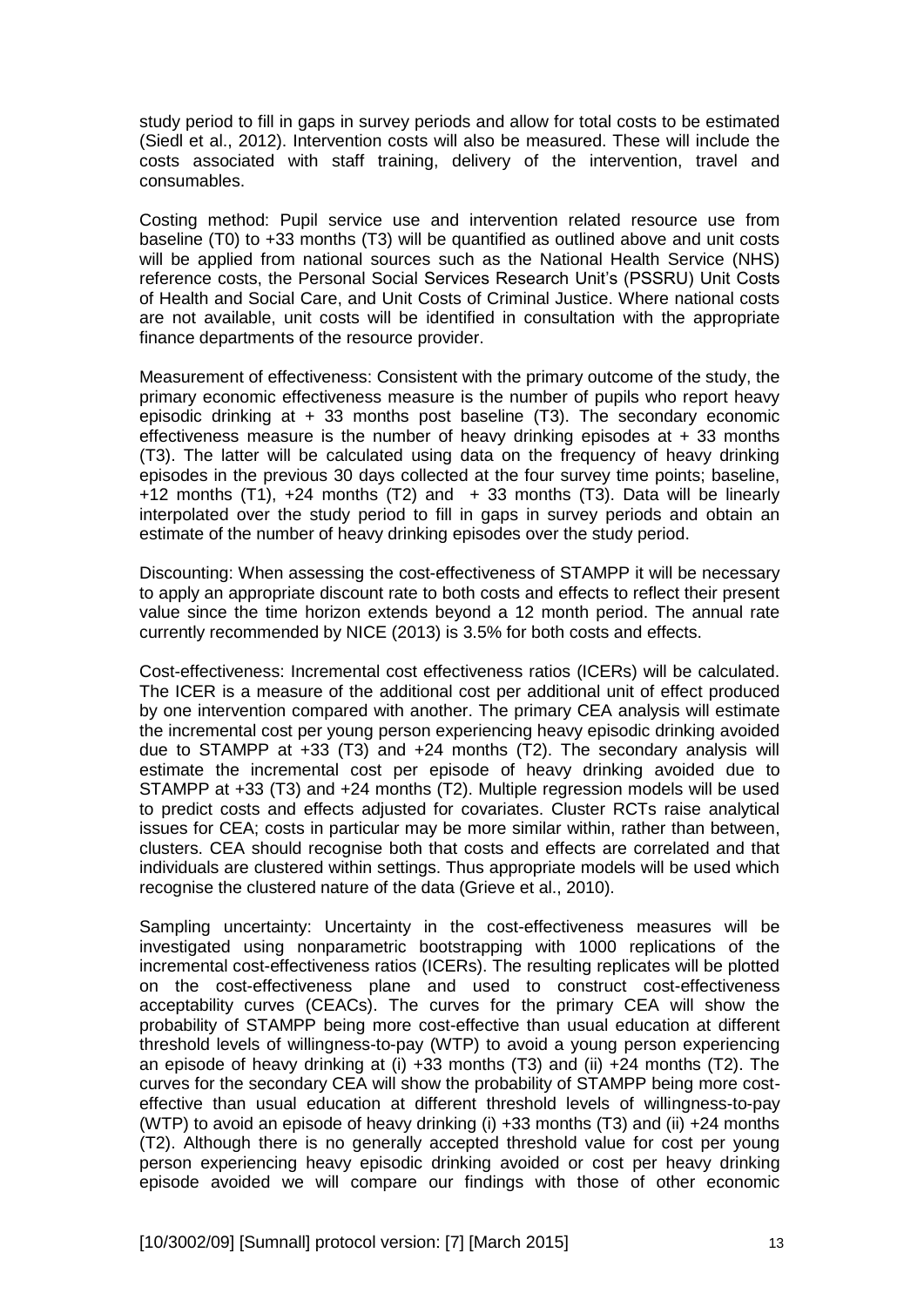evaluations which have been performed in this research area.

Sensitivity analysis: The robustness of the CEA findings will be assessed. This will include testing the sensitivity of the estimates to model specifications by reestimating the multiple regression models and exploring different methods of dealing with missing data. Since a linear time trend will be assumed between data time points this may lead to costs and effects being under / over-estimated if said trend is not appropriate, thus we will also explore the impact of small increases / decreases in costs and effects.

## **6. Contribution of existing research:**

Few evaluations of UK alcohol interventions have been subject to high quality research designs. This study will provide a robust analysis of the effectiveness of a new alcohol education model in the UK. The work will build upon previous pilot work on the classroom component of STAMPP (McKay et al., 2012) but will utilise an RCT design, include a parental component, have greater statistical power, include long term follow ups (+33 months), and include cost effectiveness analysis.

| <b>Date</b>          | <b>Milestone</b>                                                          |
|----------------------|---------------------------------------------------------------------------|
| <b>Nov 11</b>        | Study begins                                                              |
| <b>Nov 11</b>        | Ethical approval sought and obtained                                      |
| <b>Nov 11-Jan 12</b> | Recruitment of school gatekeepers; convening of first Trial               |
|                      | <b>Steering Committee</b>                                                 |
| Feb 12               | Preparation of study materials                                            |
| Mar-Apr 12           | Piloting (pre-testing) and refinement of study materials (e.g.            |
|                      | questionnaires, administration protocol)                                  |
| Apr 12               | Randomisation of schools                                                  |
| <b>Jun 12</b>        | Training of teachers by intervention staff                                |
| <b>Jun 12</b>        | T0: Baseline survey completed                                             |
| Jul 12 - Jun 13      | Data entry, cleaning, and analysis of baseline data begins                |
| Sep - Dec 12         | Phase 1 intervention delivery (classroom)                                 |
| $Mar - Jun$ 13       | T1: Post intervention Phase 1 survey                                      |
| Jan - Feb 13         | Adaptation and piloting of parental BI                                    |
| <b>Jul 13</b>        | Training of parental BI facilitators                                      |
| Jul 13 - Feb 14      | Data entry and analysis baseline $\rightarrow$ end of phase 1             |
| Sep 13 - Dec 13      | Phase 2 intervention delivery (classroom and parent BI)                   |
| <b>Jun 14</b>        | $T2: + 24$ months (post baseline) survey                                  |
| Feb 15               | $T3: +33$ months (post baseline) survey                                   |
| Mar 15 - Mar 16      | Data entry, cleaning, and analysis of outcome data                        |
| <b>Mar 16</b>        | Research ends, submission of draft final project report to<br><b>NIHR</b> |

## **7. Plan of Investigation:**

## **7. Project Management:**

There are two main management committees:

Study Steering Committee (SSC): steered by an independent chair and meeting at least annually the SSC will be responsible for monitoring recruitment and attrition at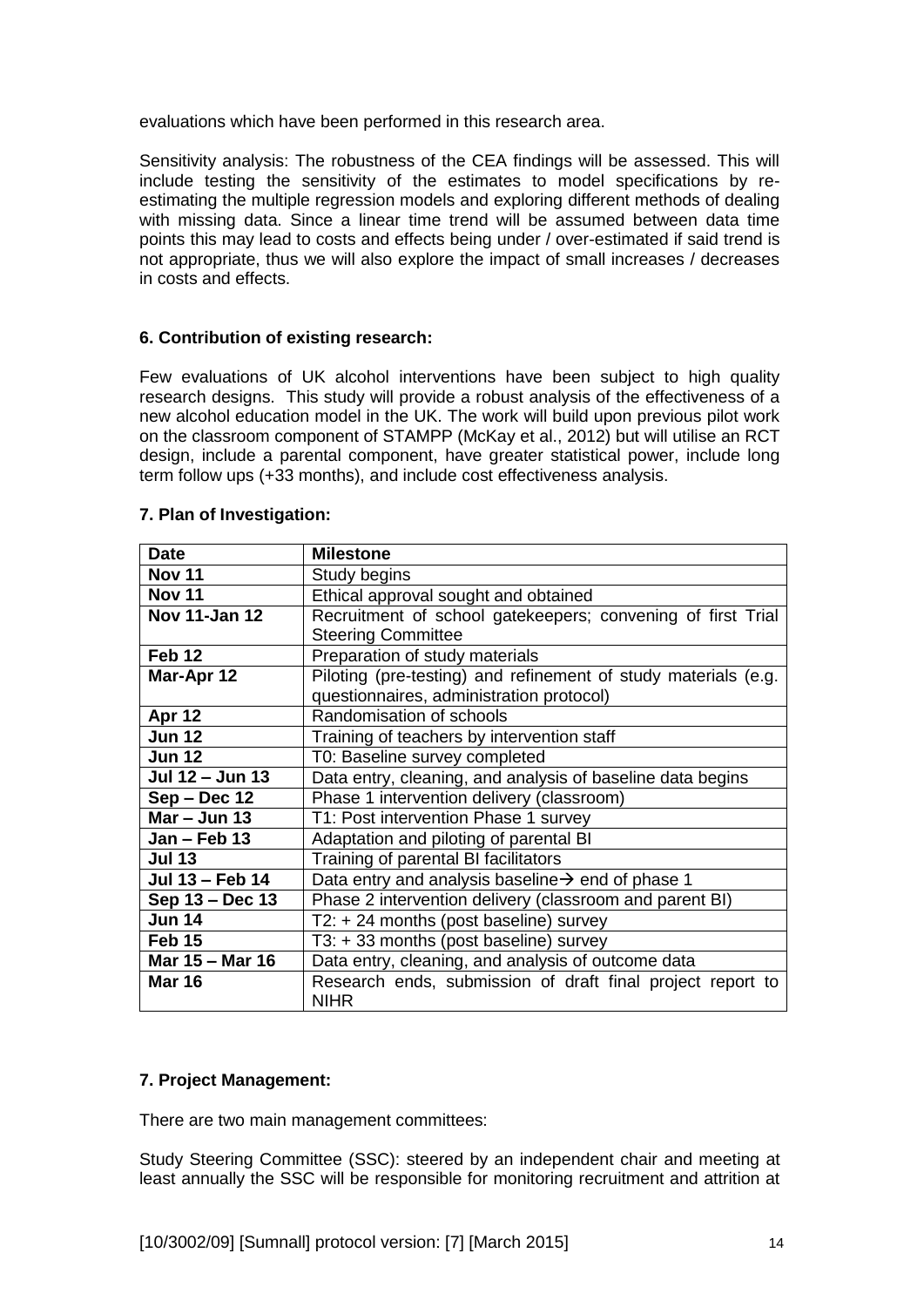the different points of data collection, to advise on ethical matters, for ensuring that the delivery of the intervention and data collection is conducted in a manner which is considerate of the needs of individual schools, and for ensuring that the data analyses are disseminated in an appropriate manner.

Trial Management Group (TMG): the TMG comprises the investigators, appointed researchers (trial manager and researcher) and departmental contract managers. The group will be tasked with overseeing the operational running and process of the project. The group will be chaired on a rotating basis and will meet at least quarterly.

### **8. Service users/public involvement:**

Throughout the research and as part of the process evaluation, we will consult with young people and teachers (through group discussions, interviews and dissemination events) in order to seek feedback on their experiences in taking part in the research and intervention. Pupils also have the opportunity to help the research team construct the study materials and information sheets. Secondly, we have representation of non-academic co-optees on our Trial Management Group. Thirdly, through links with health education and substance use prevention organisations, the applicants will take every opportunity to discuss the work and its findings with practitioners, policy makers, pupils, parents, and teaching staff. We will also collaborate with the NI and Glasgow/Inverclyde educational boards to support the professional development of teachers through participation in training days, workshops and conferences.

### **9. Regulatory issues**

#### *9.1 Ethical approval*

Ethical approval for the study was given by Liverpool John Moores University Research Ethics Committee (REC) [11/HEA/097] on 9th February 2012

#### *9.2 Indemnity*

Liverpool John Moores University will provide indemnity and compensation in the event of a claim by, or on behalf of participants, for negligent harm as a result of the study design and/or in respect of the protocol authors/research team.

#### *9.3 Study sponsor*

The study sponsor is Liverpool John Moores University

#### *9.4 Funding*

The trial is funded by the National Institute for Health Research Public Health Research Programme. The grant awarded was £1,044,370.00

#### **10. References:**

Beecham J, Knapp M. Costing psychiatric interventions. In Measuring Mental Health Needs (eds G. Thornicroft, C.R.Brewin & J.Wing), pp.163-183. London:Gaskell; 1992.

Bellis MA, Hughes K, Morleo M, Tocque K, Hughes S, Allen T, Harrison D, Fe-Rodriguez E. Predictors of risky alcohol consumption in schoolchildren and their implications for preventing alcohol-related harm. Substance Abuse Treatment, Prevention, and Policy. 2007; 2: 15.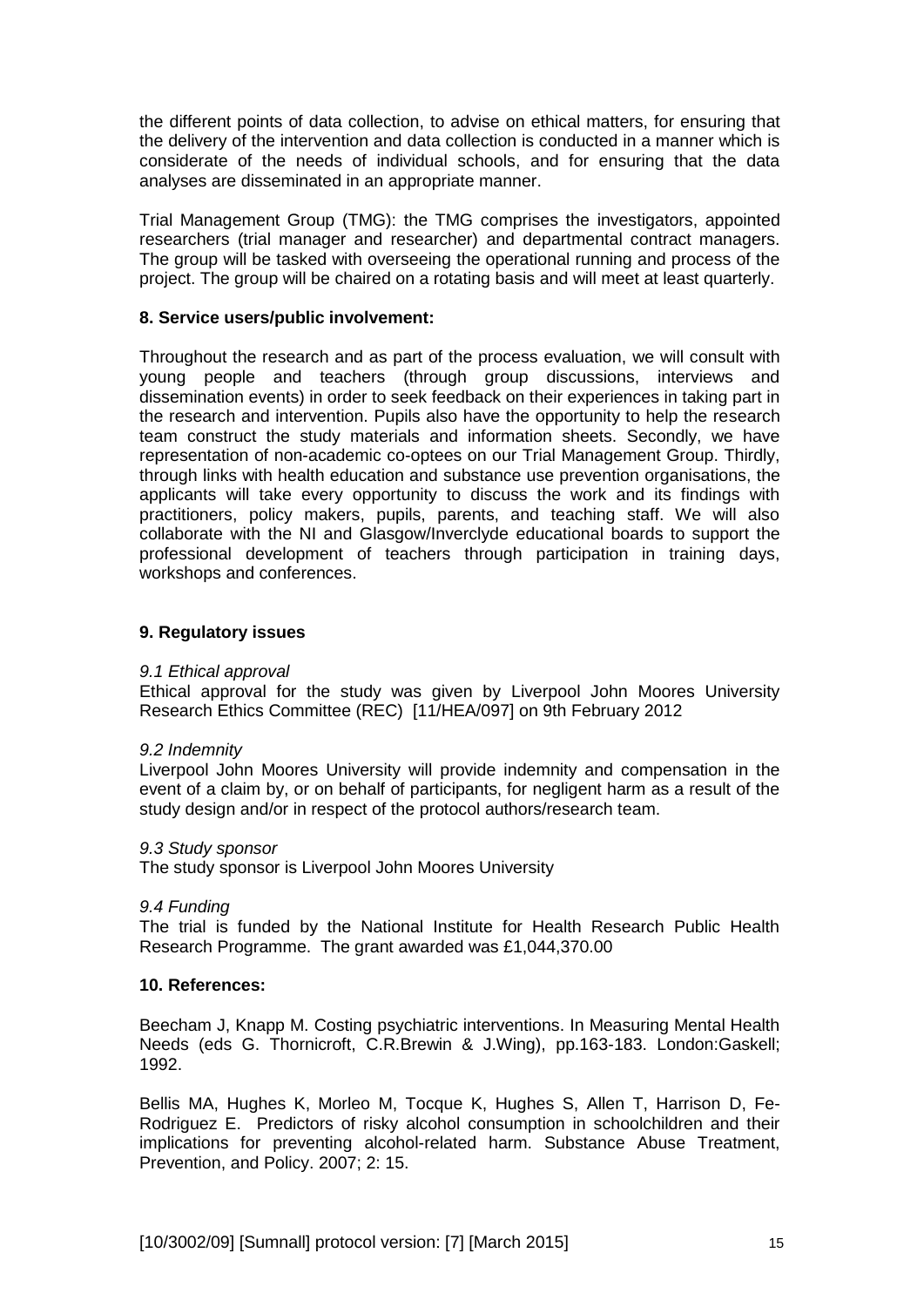Bonomo YA, Bowes G, Coffey C, Carlin JB, Patton C. Teenage drinking and the onset of alcohol dependence: a cohort study over seven years. Addiction. 2004 99: 1520-1528.

Chaiken, S. Heuristic versus systematic information processing and the use of source versus message cues in persuasion. Journal of Personality and Social Psychology. 1980; 39, 752-756.

Donaldson, L. (2009) *Guidance on the consumption of Alcohol by Children and Young People*. 2009 London: Department of Health

Coleman L, Cater S. *Underage "risky" drinking: Motivations and Outcomes*. 2005; York: Joseph Rowntree Foundation.

Faggiano F, Vigna-Taglianti FD, Versino E, Zambon A, Borraccino A, Lemma P. School-based prevention for illicit drugs use: A systematic review. Preventive Medicine. 2008; 46: 385-396.

Fillmore KM, Grant M, Hartka E, Johnstone BM, Swyer SM, Speigelman R, Temple MT. Collaborative longitudinal research on alcohol problems. British Journal of the Addictions. 1998; 83: 441-444.

Foxcroft D, Lister-Sharp D, Lowe G. Alcohol misuse prevention for young people: a systematic review reveals methodological concerns and lack of reliable evidence of effectiveness. Addiction. 1997; 92: 531-538.

Foxcroft D, Ireland D, Lister-Sharp DJ, Lowe G, Breen R. Longer-term primary prevention for alcohol misuse in young people: a systematic review. Addiction. 2003; 98: 397-411.

Foxcroft DR, Tsertsvadze A. Universal family-based alcohol misuse prevention for young people. Cochrane Database of Systematic Reviews 2011.

Grant A, Treweek S, Dreischulte T, Foy R, Guthrie B. Process evaluations for cluster-randomised trials of complex interventions: a proposed framework for design and reporting. Trials. 2013; 14: 15.

Grant BF, Dawson DA. Age at onset of alcohol use and its association with DSM-IV alcohol abuse and dependence: results from the national longitudinal alcohol epidemiological survey. Journal of Substance Abuse. 1997; 9: 103-110.

Grieve R, Nixon R, Thompson SG. Bayesian hierarchical models for costeffectiveness analyses that use data from cluster randomized trials. Medical Decision Making. 2010; 30:163-75.

Hawkins J D, Catalano RF, Miller JY. Risk and protective factors for alcohol and other drug problems in adolescent and early adulthood: Implications for substance abuse prevention. Psychological Bulletin. 1992; 112: 64-105.

Jones L, James M, Jefferson T, Lushey C, Morleo M, Stokes E, Sumnall H, Witty K, Bellis M. A review of the effectiveness and cost-effectiveness of interventions delivered in primary and secondary schools to prevent and/or reduce alcohol use by young people under 18 years old. London: NICE; 2007.

Jones L, Bellis MA, Dedman D, Sumnall HR, Tocque K. Alcohol-attributable fractions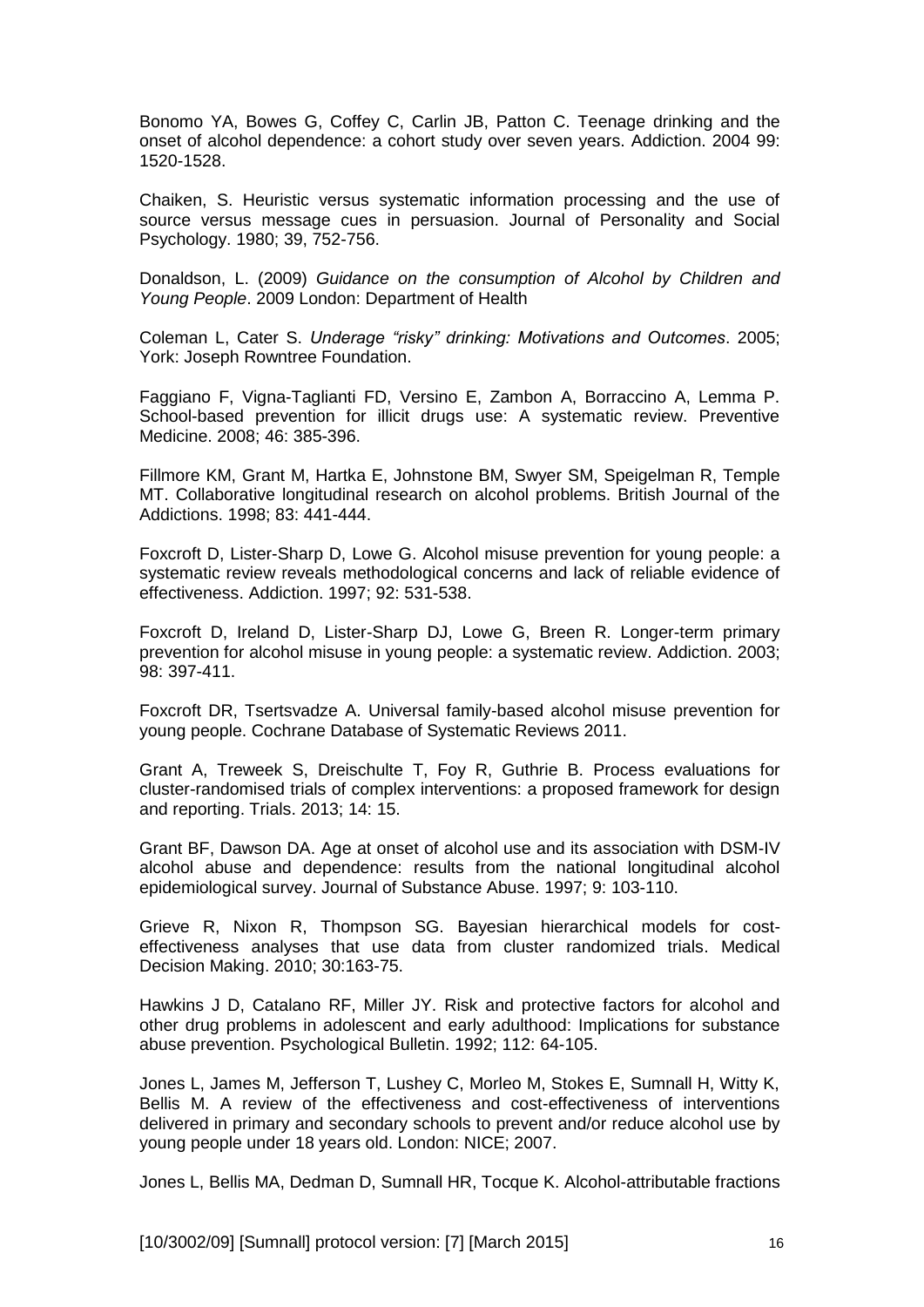for England. Alcohol-attributable mortality and hospital admissions. London & Liverpool: Department of Health & Liverpool John Moores University; 2008.

Knapp M, Scott S, Davies J. The cost of antisocial behaviour in younger children. Clinical Child Psychology and Psychiatry. 1999; 4: 457-473.

Koning IM, Vollebergh WA, Smit F, Verdurmen JE, van den Eijnden RJ, ter Bogt T, Stattin H, Engels RC. Preventing heavy alcohol use in adolescents (PAS): Cluster randomised trial of a parent and student intervention offered separately and simultaneously. Addiction. 2009; 104: 1669–78.

Koning IM, van den Eijnden RJ, Engels RC, Verdurmen JE, Vollebergh WA. Why target early adolescents and parents in alcohol use? The mediating effects of selfcontrol, rules, and attitudes about alcohol use. Addiction. 2010; 106: 538-546.

Koning IM, van den Eijnden RJ, Glatz T, Vollebergh WA. Don't Worry! Parental Worries, Alcohol-Specific Parenting and Adolescents' Drinking. Cognitive Therapy Research. 2013; 37:1079-1088.

Marlatt GA, Witkiewitz K. Harm Reduction approaches to alcohol use: Health Promotion, prevention and treatment. Addictive Behaviors. 2002; 27: 867-886.

Masterman PW, Kelly AB. Reaching Adolescents who drink harmfully: Fitting intervention to developmental reality. Journal of Substance Abuse Treatment. 2003; 24: 347-355.

McBride N. A systematic review of school drug education. Health Education Research. 2003; 18: 729-742.

McBride N, Farrrington F, Midford R, Meuleners L, Phillips M. Harm minimization in school drug education: final results of the School Health and Alcohol Harm Reduction Project (SHAHRP). Addiction. 2004; 99: 278-291.

McBride, N., Farringdon, F., Midford, R., Meuleners, L. and Phillips, M. Early unsupervised drinking - reducing the risks. The School Health and Alcohol Harm Reduction Project. Drug and Alcohol Review. 2003; 22: 263-276.

McBride N, Midford R, Farrington F, Phillips M. Early results from a school alcohol harm minimization study: the School Health and Alcohol Harm Reduction Project, Addiction. 2000; 95: 1021-1042.

McKay MT, Sumnall HR Cole JC. Teenage Thinking on Teenage Drinking: 15- to 16-year olds' experiences of alcohol in Northern Ireland. Drugs: Education, Prevention and Policy. 2011a; 18: 323-332.

McKay MT, Sumnall HR, Field M, Goudie AJG, Cole JC. What differentiates Adolescent Problematic Drinkers from their Peers? Results from a cross sectional study in Northern Irish School Children. Drugs: Education, Prevention and Policy. 2011b; 18: 187-199.

McKay MT; Cole JC; Sumnall HR; McBride N. Reducing the harm from adolescent alcohol consumption: Results from an adapted version of SHAHRP in Northern Ireland. Journal of Substance Use. 2012; 17: 98-121.

Muris P. A Brief Questionnaire for Measuring Self-Efficacy in Youths. Journal of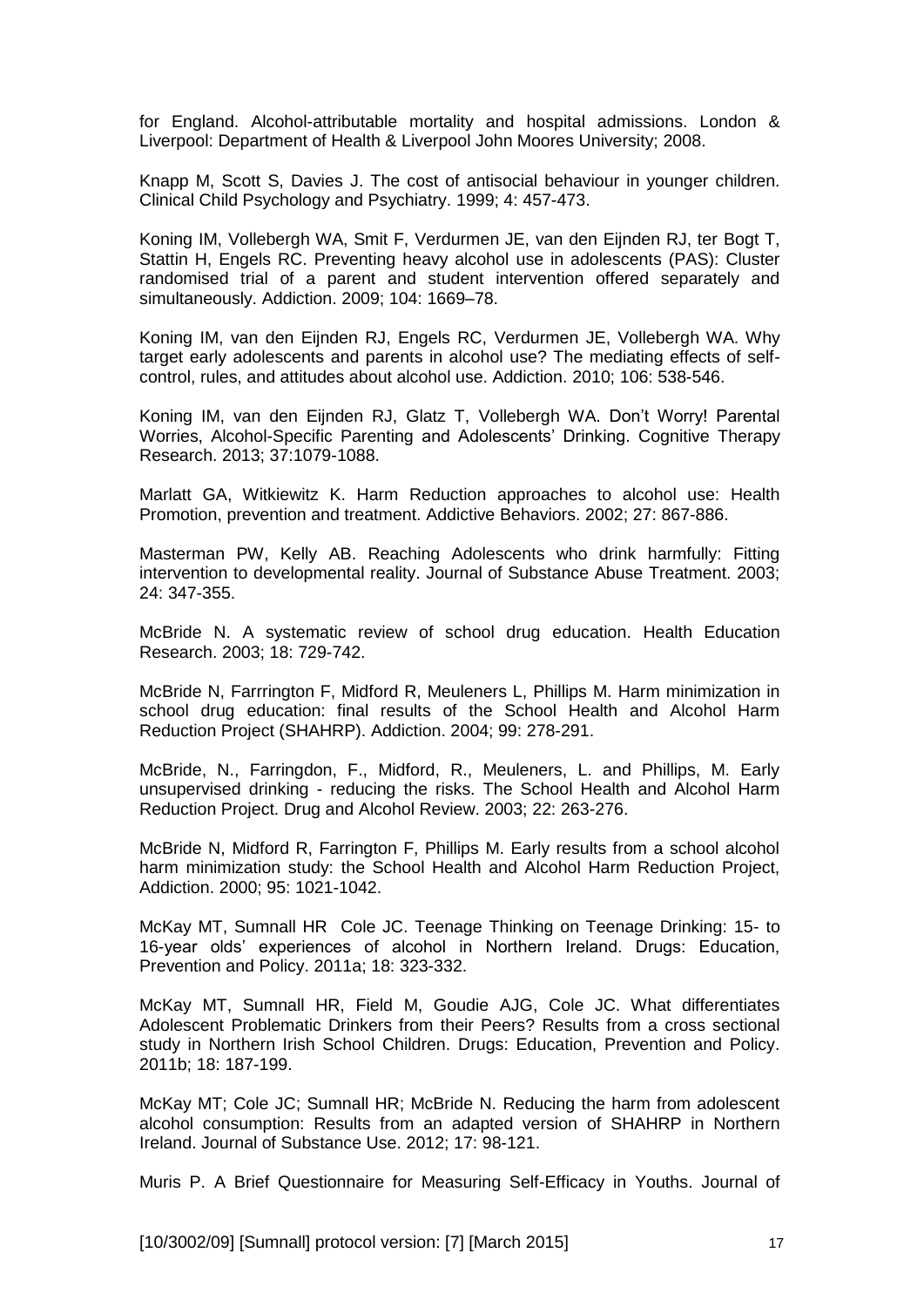Psychopathology and Behavioural Assessment. 2001; 23: 145-149.

Nation M, Crusto C, Wandersman A, Kumpfer KL, Seybolt D, Morrisey-Kane E, Davino K. What Works in Prevention; Principles of Effective Prevention Programs. American Psychologist. 2003; 58: 449-456.

National Institute for Health and Care Excellence (2007) Public Health Guidance 7. Alcohol education in schools. NICE: London.

National Institute for Health and Care Excellence (2013) Guide to the methods of technology appraisal. NICE: London.

Northern Ireland Statistics and Research Agency. Young Person's Behaviour and Attitudes Survey 2000. Belfast: Northern Ireland Statistics and Research Agency; 2000.

Northern Ireland Statistics and Research Agency. Young Person's Behaviour and Attitudes Survey 2002. Belfast: Northern Ireland Statistics and Research Agency; 2003.

Northern Ireland Statistics and Research Agency. Young Person's Behaviour and Attitudes Survey 2007. Belfast: Northern Ireland Statistics and Research Agency; 2007.

Parker H, Egginton R. Adolescent recreational alcohol and drugs careers gone wrong: developing a strategy for reducing risks and harms. International Journal of Drug Policy. 2002; 13: 419- 432.

Peele S, Brodsky. Exploring psychological benefits associated with moderate alcohol use: a necessary corrective to assessments of drinking outcomes. Drug and Alcohol Dependence. 1998; 60: 221-247.

Petty RE, Cacioppo JT. Communication and persuasion: Central and peripheral routes to attitude change. New York: Springer-Verlag; 1986.

Seidl H, Meisinger C, Wende R, Holle R (2012) Empirical analysis shows reduced cost data collection may be an efficient method in economic clinical trials. BMC Health Services Research.12:318.

Spear LP. The adolescent brain and age-related behavioural manifestations. Neuroscience and Biobehavioural Reviews. 2000; 24: 417-463.

Symons CS, Johnson BT.The self-reference effect in memory: A meta-analysis. Psychological Bulletin. 1997; 121: 371-394.

van der Vorst H, Engels RCE, Burk WJ. Do parents and best friends influence the normative increase in adolescents' alcohol use at home and outside the home? Journal of Studies on Alcohol and Drugs. 2010; 71: 105-114.

van der Vorst H, Engels RCE, Meeus W, Dekovic M. The impact of alcohol-specific rules, parental norms about early drinking and parental alcohol use on adolescents' drinking behavior. Journal of Child Psychology and Psychiatry. 2006; 47:1299-1306.

Velleman R. How do children and young people learn about alcohol: A major review of the literature for the Joseph Rowntree Foundation. Bath: University of Bath; 2009.